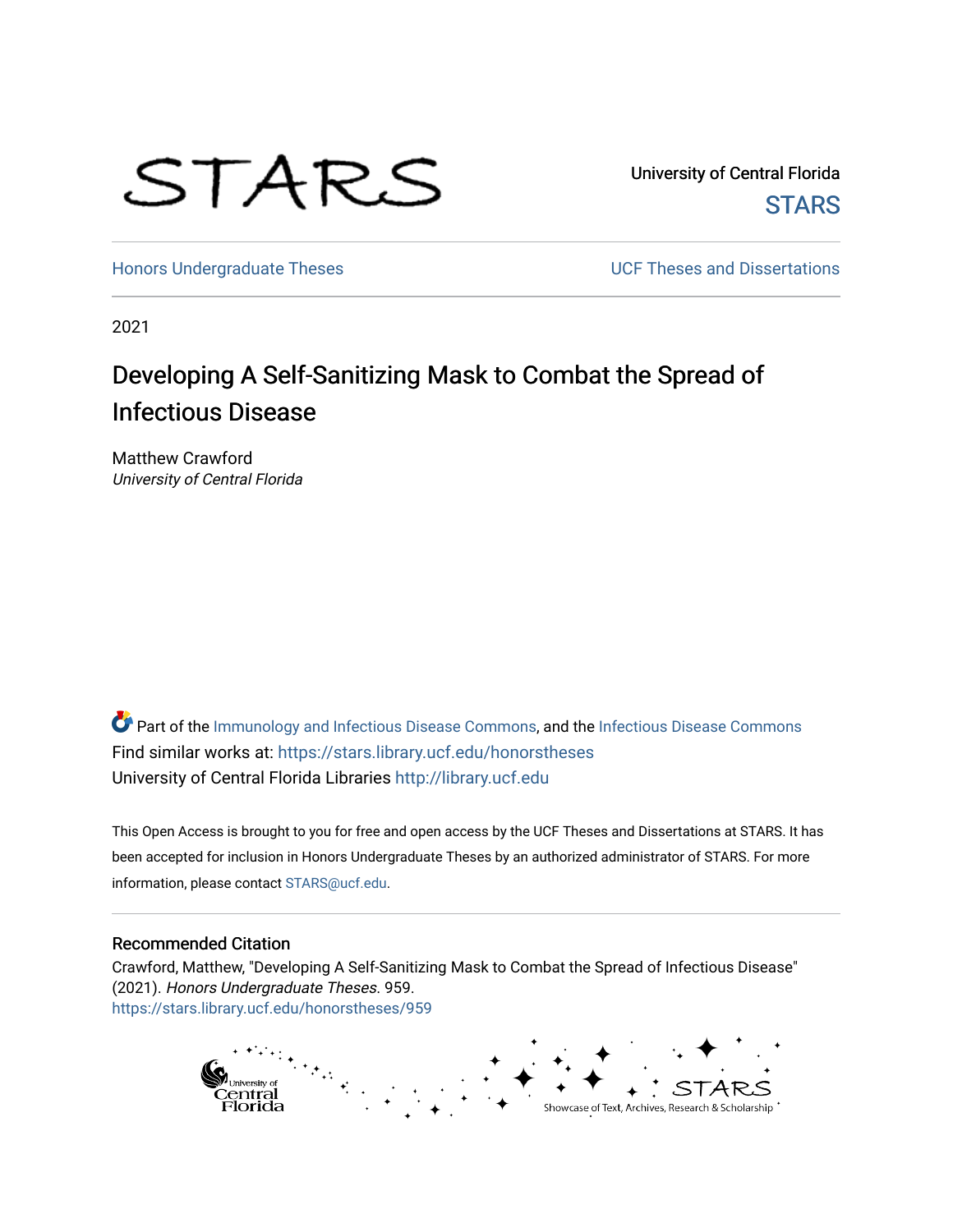### DEVELOPING A SELF-SANITIZING MASK TO COMBAT THE SPREAD OF INFECTIOUS DISEASE

by

### MATTHEW J. CRAWFORD

A thesis submitted in partial fulfillment of the requirements for the Honors Interdisciplinary Thesis Program in Mechanical Engineering in the College of Engineering and Computer Science and in the Burnett Honors College at the University of Central Florida Orlando, Florida

Spring Term, 2021

Thesis Chair: Dr. Hwan Choi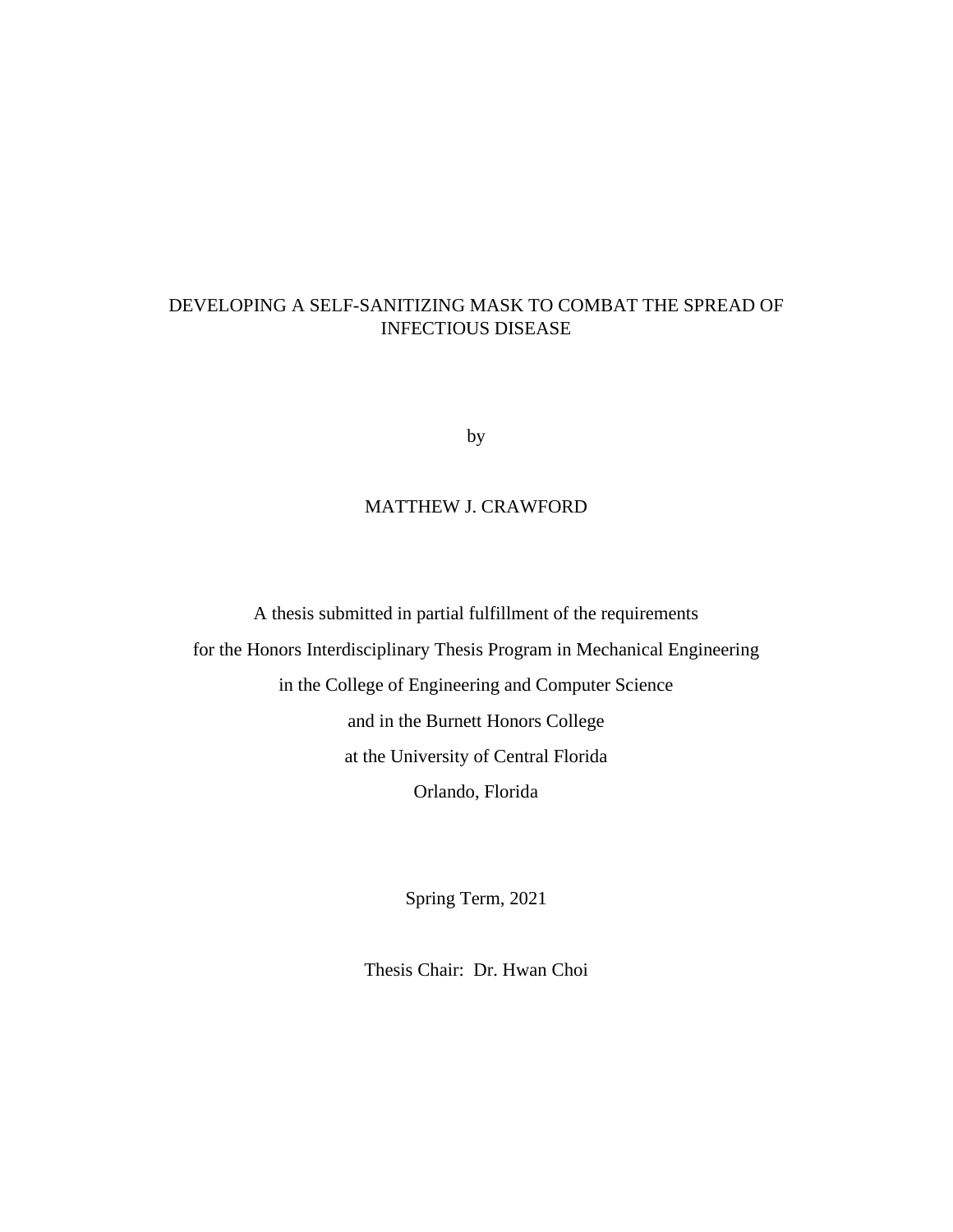© 2021 Matthew J. Crawford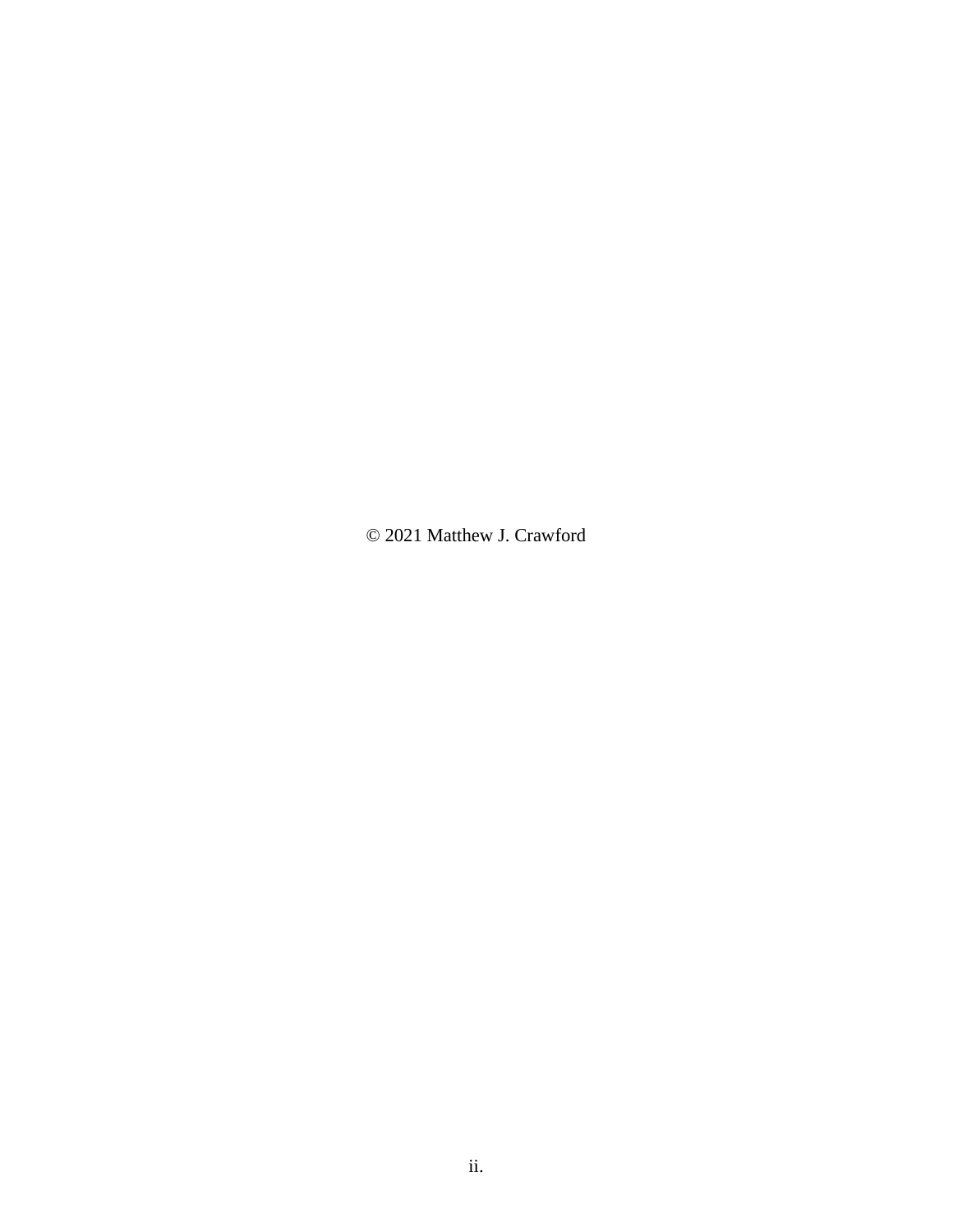### **ABSTRACT**

Masks have become an important part of everyday life, protecting both the wearer and individuals nearby from the spread of infectious diseases, most notably severe acute respiratory syndrome coronavirus 2 (SARS-CoV-2), the coronavirus that causes coronavirus disease 2019 (COVID-19). However, these masks are easily contaminated, whether through continued use or by the wearer touching the mask fabric with contaminated hands, therefore reducing the efficacy and exposing the user to these contagions. When the mask becomes contaminated, it can be discarded, which produces large amounts of waste that will end up in a landfill, or it can be washed, which is costly, wasteful, and time consuming. Our solution to this problem is a mask apparatus that can sanitize itself quickly on demand. The user wears the shell, which contains the fully retracted mask, on a string like they would a necklace. When the mask is required, it is easily pulled out of the shell and can be worn for as long as the user needs it. When it is safe to remove the mask, the user simply pushes a button and the mask retracts back into the shell, where it is then sanitized for the next use. The design of the apparatus features a retractable cloth mask that is sanitized using ultraviolet-C (UVC) radiation while confined safely within an outer shell, minimizing unwanted exposure to the wearer. UVC radiation at wavelength 222 nm has been shown to destroy the outer shell of coronaviruses similar to SARS-CoV-2, inactivating 99.9% of the virus when exposed at a dosage of  $2 \text{ mJ/cm}^2$ . The 28 light-emitting diode (LED) lamps used in this prototype produce this specified wavelength UVC and are separated into 4 strips located in different locations within the shell. Glass rods were used within the shell to guide the mask fabric into a zig-zag shape when fully retracted to maximize exposure to the UVC. To further reduce waste, two lithium-ion rechargeable batteries were used as the power

iii.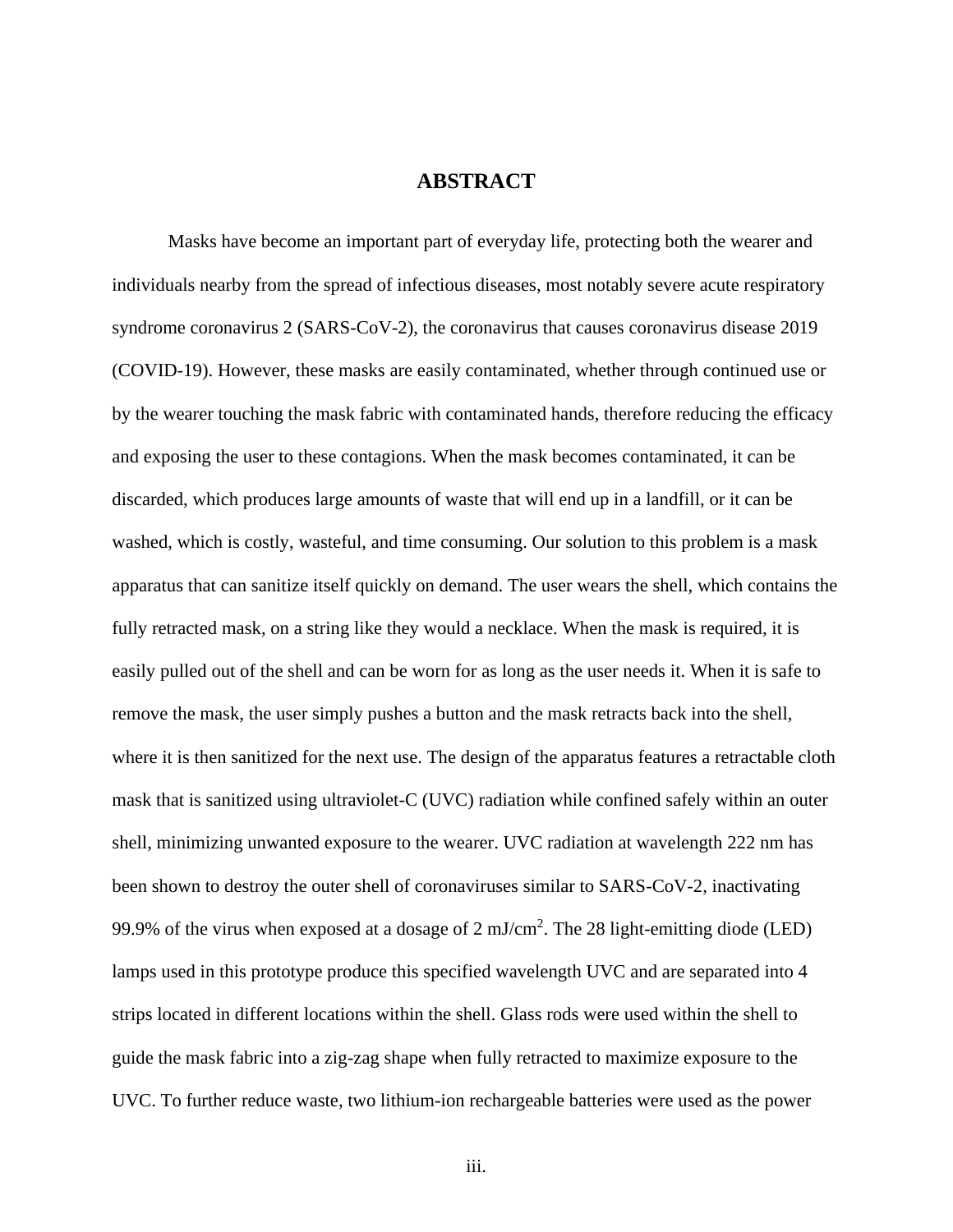supply for the lamps. The efficacy of this design for inactivating the SARS-CoV-2 coronavirus on the mask was determined indirectly using nano membrane UV sensors placed on the mask fabric, showing that the specified wavelength of UVC radiation can be applied for the required time on all surfaces of the mask. This mask apparatus can directly benefit both front-line healthcare workers as well as individuals going about their daily lives by eliminating pathogens present on their masks, therefore reducing the spread of deadly infectious diseases.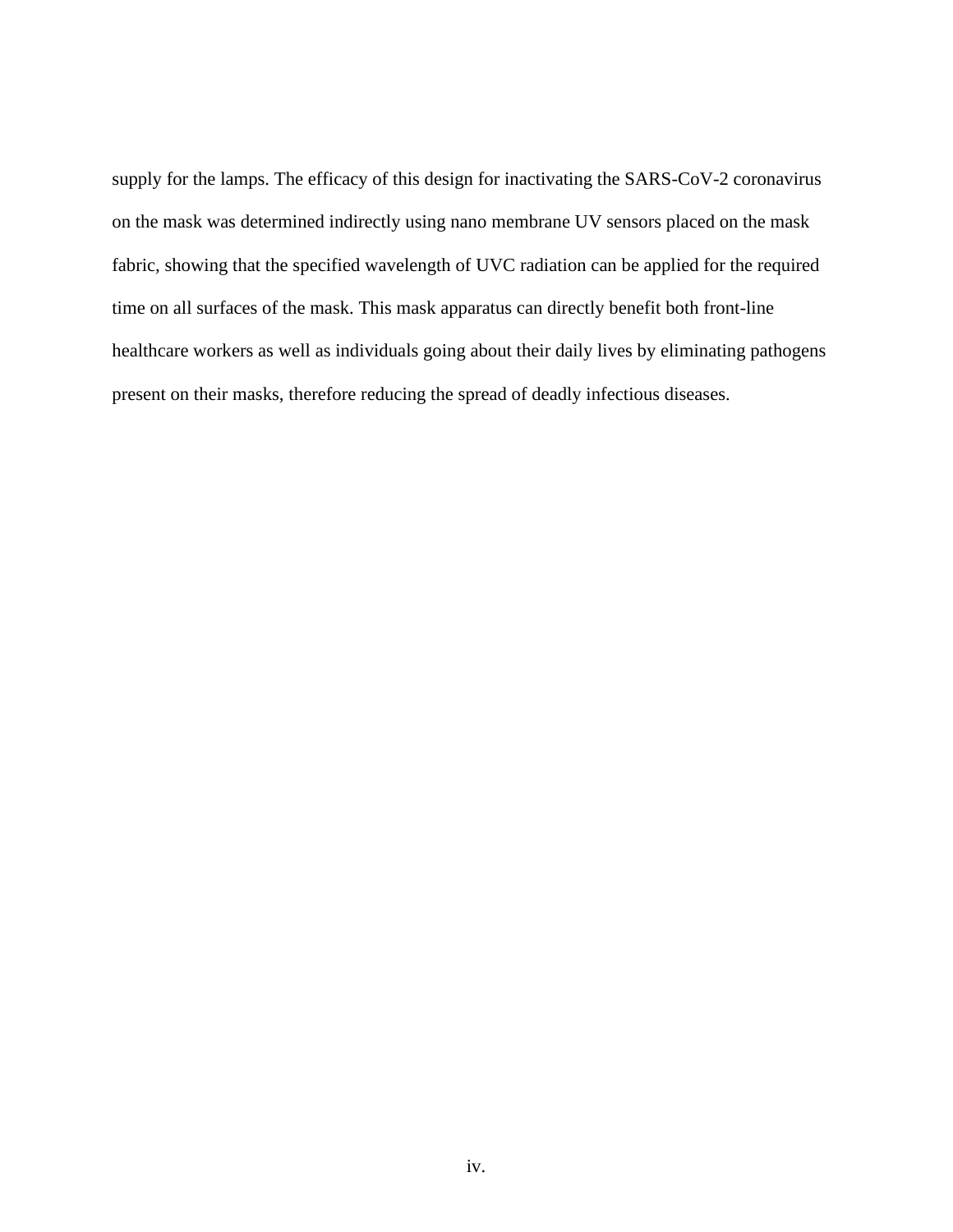## **ACKNOWLEDGEMENTS**

I would like to acknowledge my thesis chair, Dr. Choi, for all of his help and guidance throughout this process. Additional thanks to Dr. Stock for participating on my thesis committee. I would also like to thank my parents, Marc and Ann, and my brothers John and Sean for their continuous encouragement as I pursue my academic and professional goals.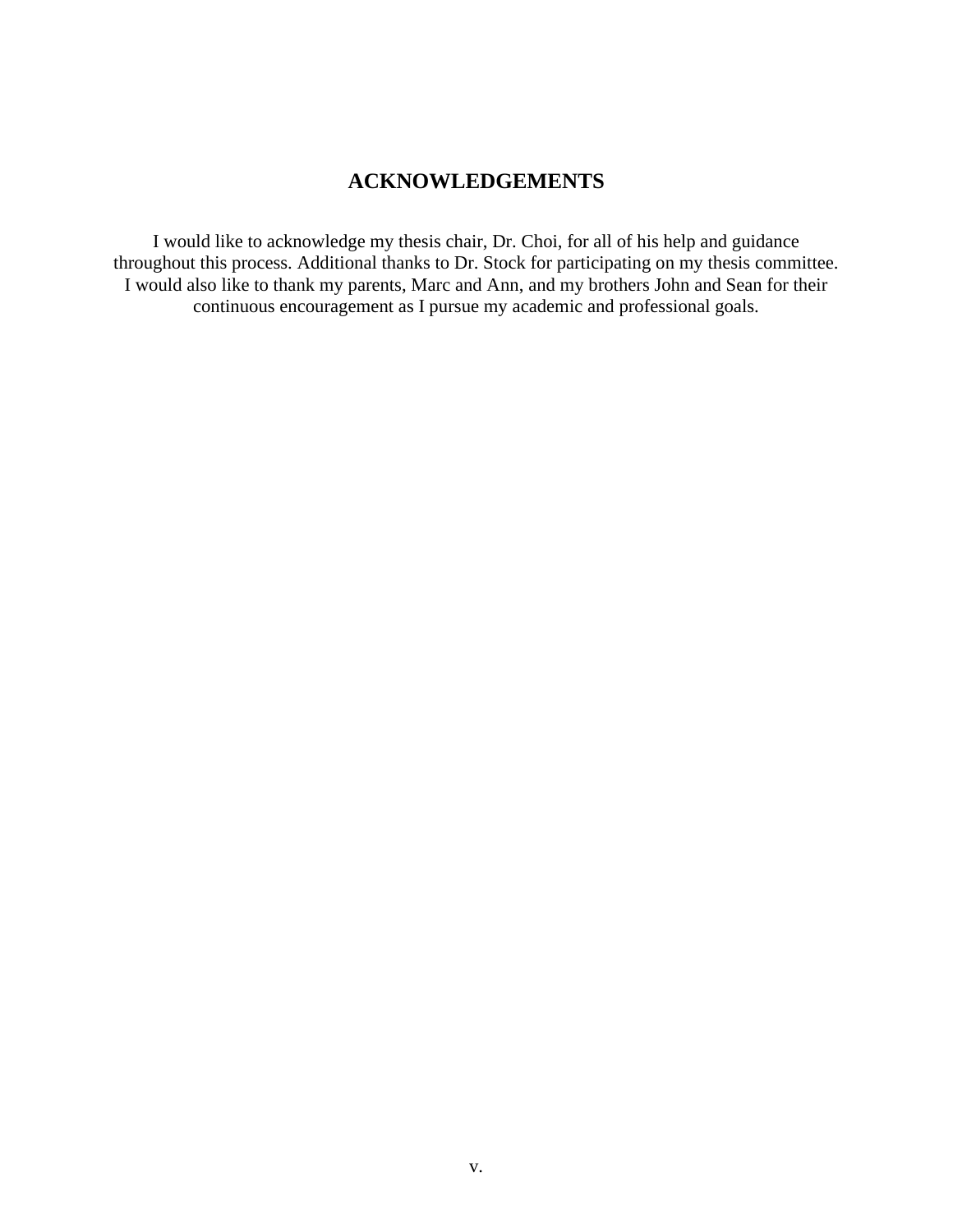# **TABLE OF CONTENTS**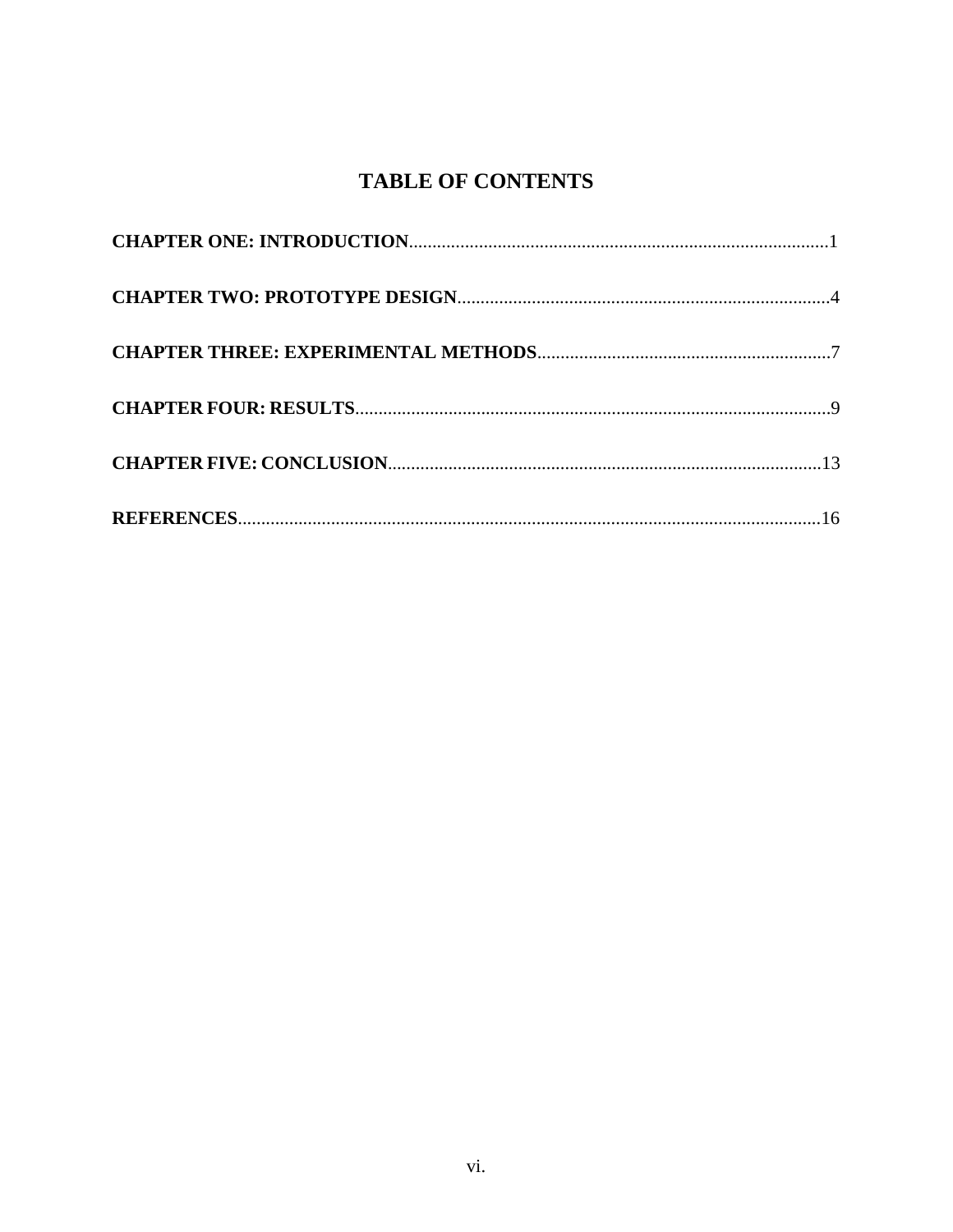# **LIST OF FIGURES**

| Figure 1 Coronavirus Survival as a Function of Far-UVC Energy Dosage3               |
|-------------------------------------------------------------------------------------|
|                                                                                     |
|                                                                                     |
|                                                                                     |
|                                                                                     |
| Figure 6 Intensity over Inverse Resistance Standard Curve and Experimental Values 9 |
| Figure 7 Contour Plots of UVC Intensity Across Front and Back Sides of the Mask 12  |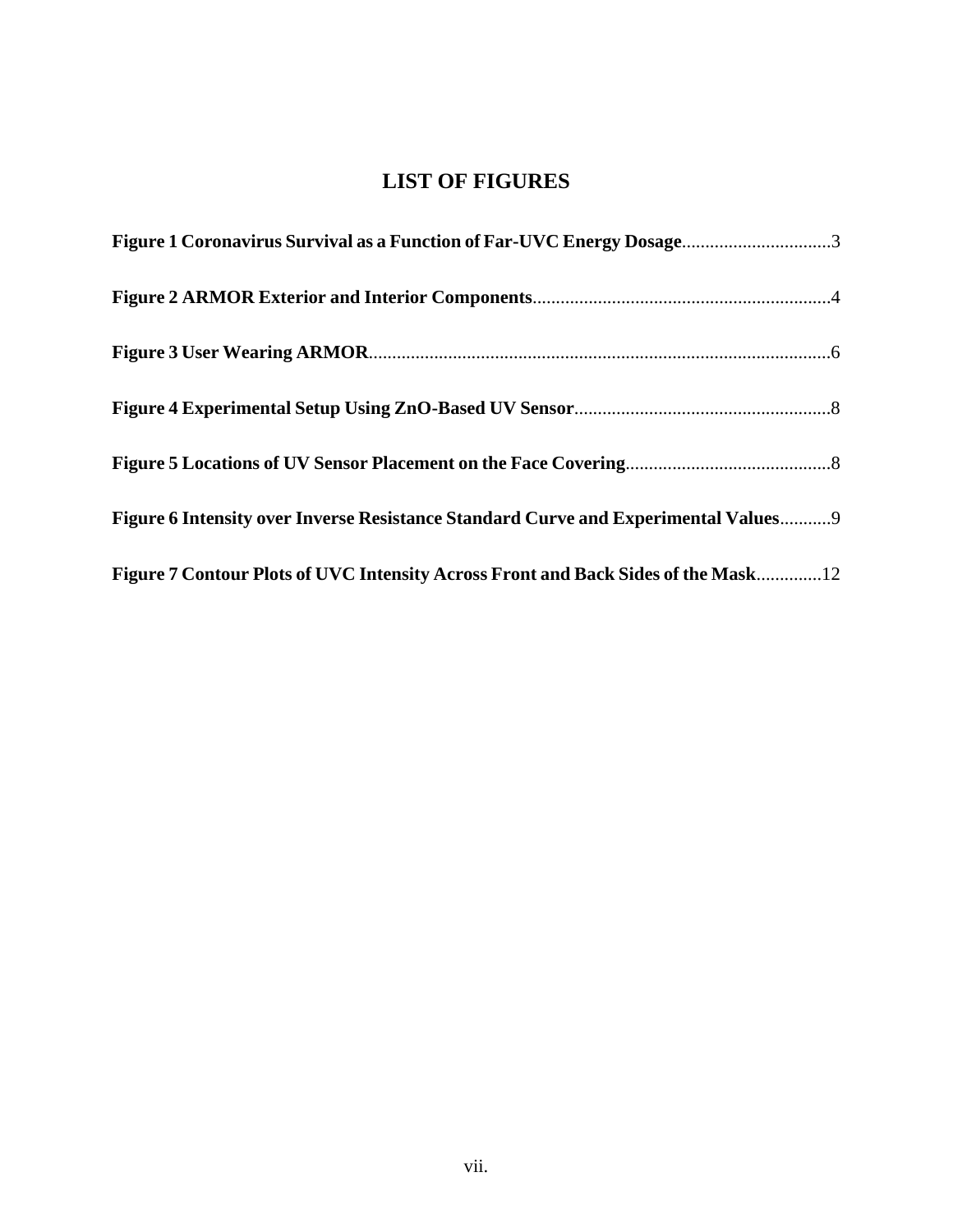# **LIST OF TABLES**

| Table 4 Mask Front Side Calculated Intensity and Exposure Time Values11 |  |
|-------------------------------------------------------------------------|--|
| Table 5 Mask Back Side Calculated Intensity and Exposure Time Values11  |  |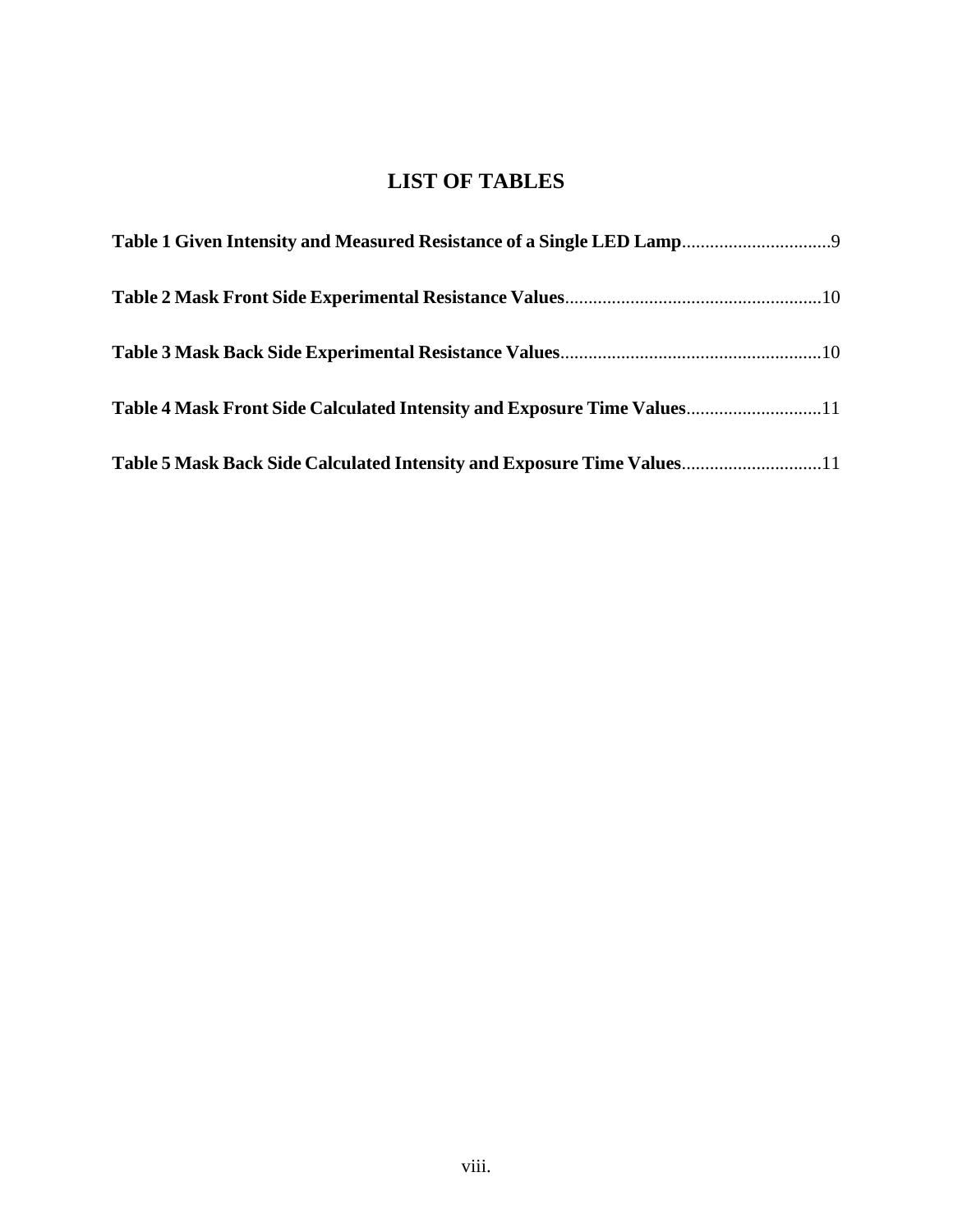### **CHAPTER ONE: INTRODUCTION**

Since being first reported in December 2019, coronavirus disease 2019 (COVID-19) has continued to spread worldwide with more than 120 million confirmed cases and 2.6 million related deaths as of March 17, 2021.<sup>1</sup> Severe acute respiratory syndrome coronavirus 2 (SARS-CoV-2) is the beta coronavirus which causes COVID-19, and is able to be spread via multiple modes of transmission, including direct contact and through airborne particulates.<sup>2</sup> As a result, the importance of methods to reduce the spread between individuals, such as mask mandates and social distancing, have been emphasized. While mask wearing as a mitigation technique has been effective, it has also revealed the shortcomings of current mask technologies.

Previous studies have shown masks to be effective at blocking the release of respiratory particles into the nearby environment of the wearer, while also acting as a filter that can reduce the wearer's exposure to these infectious droplets.<sup>3,4</sup> However, the ability of a mask to protect the wearer is reduced when it is not used properly. One of the most common faults in the use of a protective face covering is contamination. Improper handling and storage of a mask when not in use, as well as prolonged use without sanitization, and physical touching of the mask material with infected hands can all contribute to the contamination of the face covering and the exposure of the wearer to these pathogens.

Current mask technology is limited to two broad categories of face coverings: disposable and reusable. Both types have unique advantages and disadvantages, allowing for significant room for improvement. Disposable masks are designed for single-use and can easily be thrown away and replaced when contaminated, making them useful in clinical settings. However, the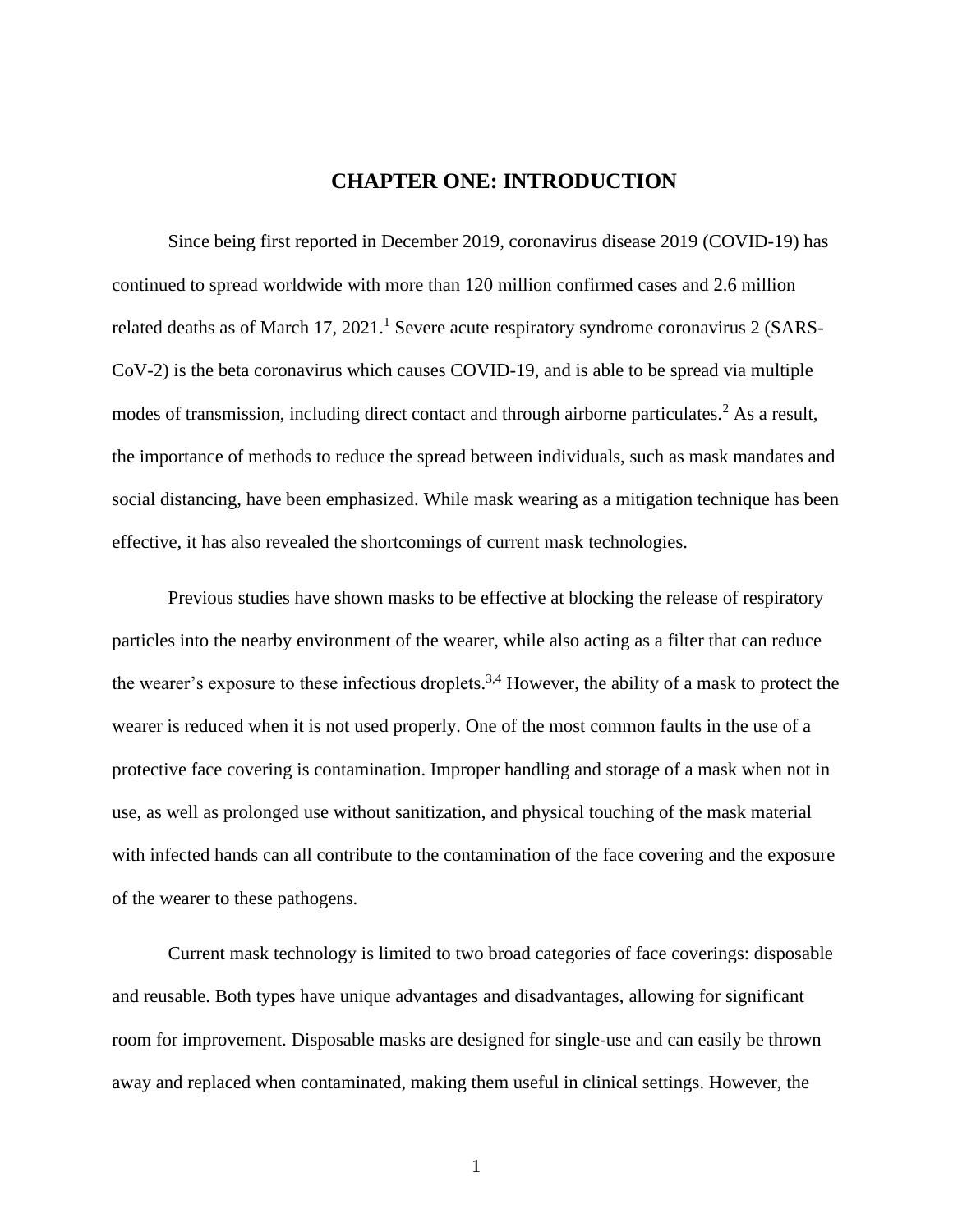United Nations reported in July 2020 that an estimated 75% of the waste from disposable masks will end up in landfills or in the oceans.<sup>5</sup> A September 2020 study estimated that 16,659 tons of medical waste is produced daily solely in Asia.<sup>6</sup> Reusable masks significantly reduce the amount of plastic waste produced, however the repeated use of a single face covering can lead to the accumulation of harmful viruses and bacteria on the protective material. In order to maintain the function of reusable face coverings, they must be constantly washed, resulting in the expenditure of large amounts of water and electricity, while also taking extended periods of time for the sanitization process to be completed, making them expensive and impractical in clinical settings.

When considering alternative methods to sanitize a face covering, few options match effectiveness with practicality. Antiseptic solutions such as a bleach are primarily used to disinfect hard surfaces and can only be used on porous materials when added to the wash. Autoclaves are commonly used to sterilize laboratory materials; however, these machines are expensive and impractical for use in clinical settings and by the public. One method that does combine efficiency and functionality is the use of concentrated ultraviolet radiation to sanitize surfaces.<sup>7,8</sup> Buonanno, et. al. showed the effectiveness of using ultraviolet C (UVC) radiation at wavelength 222 nm to destroy the outer shell of coronaviruses similar to SARS-CoV-2.<sup>8</sup> It was found that an energy dosage of  $2 \text{ mJ/cm}^2$  successfully inactivated 99.9% of the alpha coronavirus HCoV-229E and 99.99% of the beta coronavirus HCoV-OC43.<sup>8</sup> Germicidal UV light has long been proven useful in disinfecting surfaces to reduce the spread of other viruses and bacteria such as Mycobacterium tuberculosis.<sup>7</sup>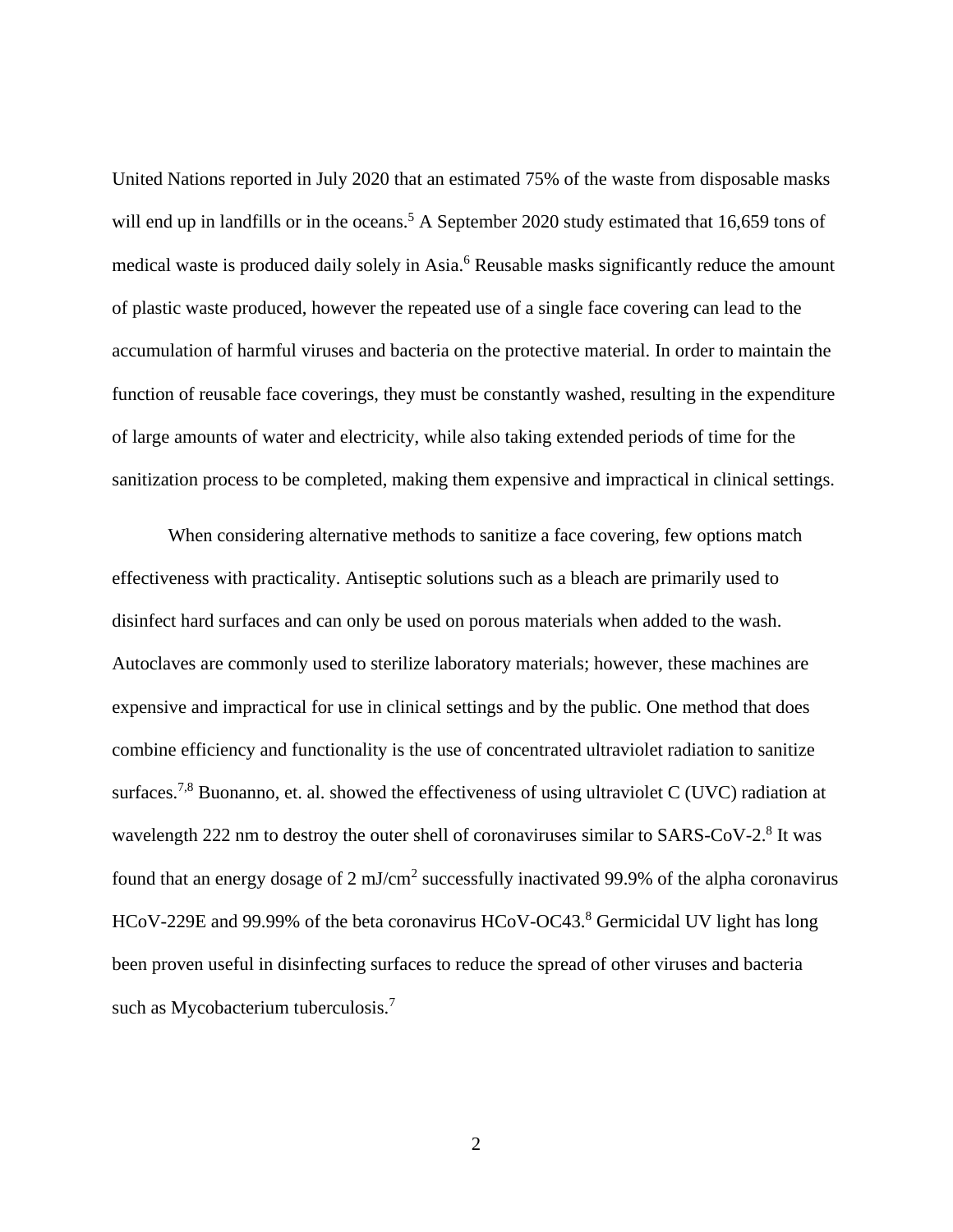

**Figure 1 Coronavirus Survival as a Function of Far-UVC Energy Dosage<sup>8</sup>**

Given the importance of facial coverings in order to reduce the transmission of COVID-19 between individuals, there is a lack of attention given to improving the function and sustainability of current mask designs. There is a need for a mask that is more easily sanitized and can still be easily put on and removed, while still promoting healthy mask wearing when necessary. As a result, we have developed the Auto-sanitizing Retractable Mask Optimized for Reusability (ARMOR), to further combat the spread of COVID-19 and other infectious diseases and reduce unnecessary waste.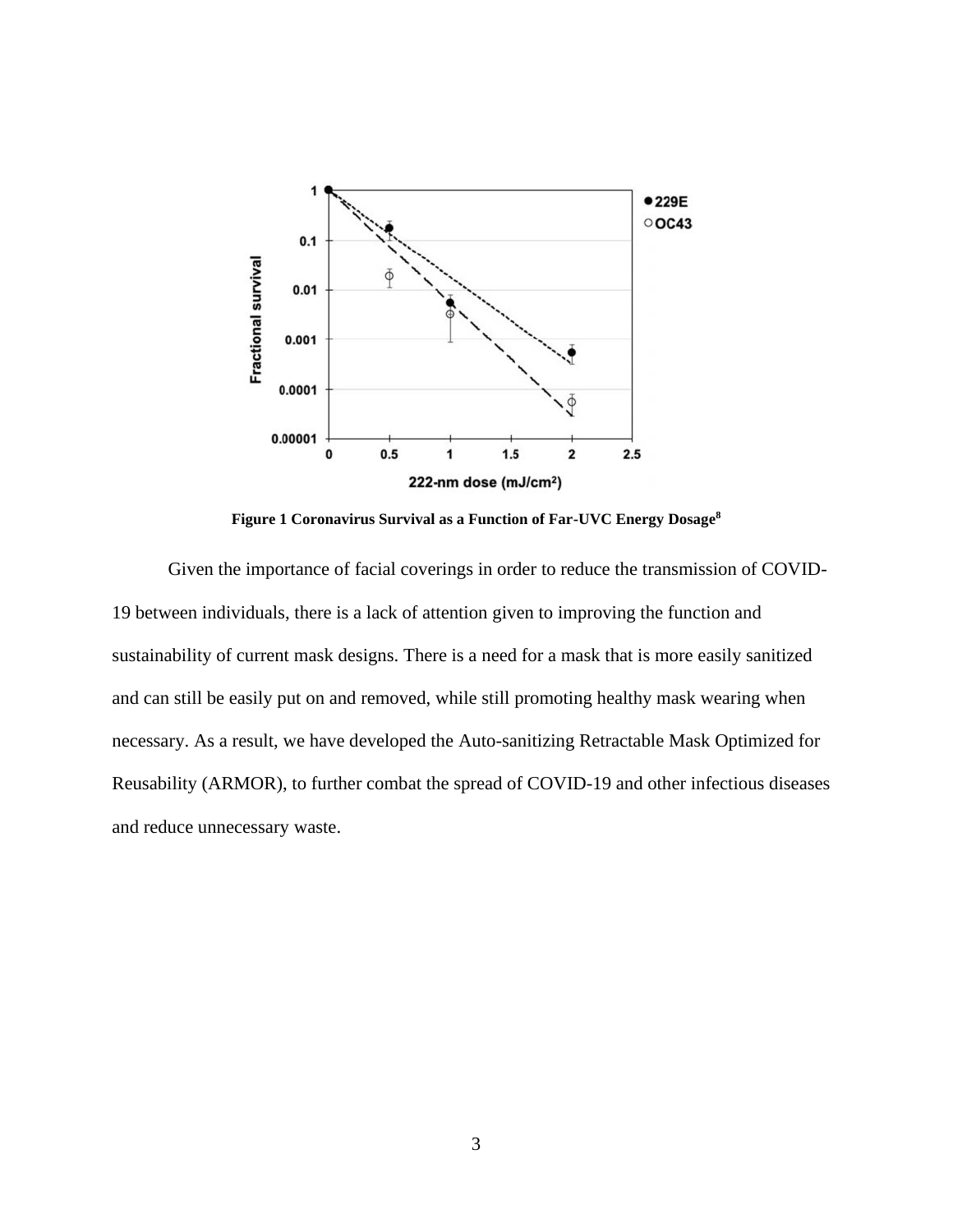### **CHAPTER TWO: PROTOTYPE DESIGN**

The idea behind our ARMOR is simple: use ultraviolet C radiation to kill bacteria and viruses on the face covering. However, there was much that had to be considered in the design. First, in order to provide maximum UVC exposure to the mask and limited exposure to the wearer, the light-emitting diode (LED) lamps must be contained within a case with the face covering at the time of sterilization. To achieve this, a case was designed to be worn around the wearer's neck, with the mask contained inside while not being used. When the user requires use of the face covering, it can be easily extracted from the case and worn for as long as necessary. If the face covering becomes contaminated, it can be retracted back into the case with a simple press of a button where it is then disinfected.



**Figure 2 ARMOR Exterior and Interior Components**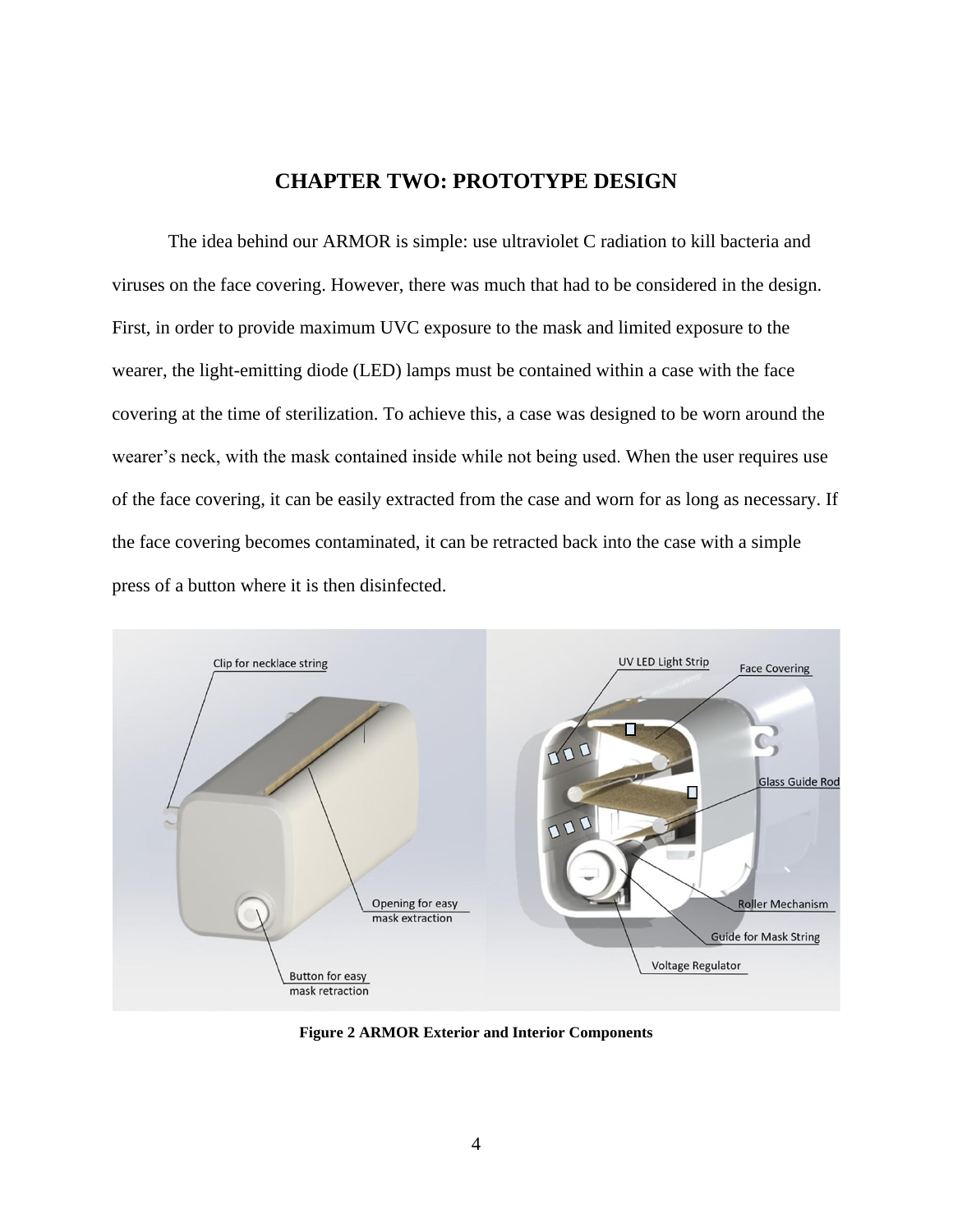The interior of ARMOR was designed to promote ease of use and maximal UVC exposure to all parts of the face covering. In this initial prototype, a cotton cloth was used as a sample face covering. Rods were used to define the track the mask follows when inside the case, creating a zig-zag pattern that prevents the material from folding in on itself and blocking areas from the LEDs. Glass was the selected material for these rods because it is permeable to UVC, allowing the germicidal radiation to reach the areas of the mask in direct contact with the rods. A roller mechanism was employed to retract and deploy the face covering. One side of the roller contains an anchor which attaches to the left end cap, and the other side of the roller contains a ratchet mechanism which slips when the mask is being extracted. As the mask is pulled from the case, two strings attached to the bottom of the mask cause the roller to rotate, adding tension to a spring inside the roller. Upon complete extraction, the ratchet mechanism holds the spring tension until the retractor button is pressed, causing the clutch to disengage, allowing the spring tension to be released, which pulls the mask back into the case. The guides surrounding the roller act as a spool for the incoming string.

Four strips of 7 270 nm UVC-producing LEDs (28 lamps total) (cleanUV<sup>TM</sup>, Waveform Lighting, Vancouver, WA) were placed in different locations around the interior of the case to provide exposure to all surfaces of the face covering. Two rechargeable 3.7V lithium-ion batteries (lithium-ion cylindrical battery, Adafruit, New York City, NY) serve as the power source for ARMOR. The LEDs require a 12V power source, so the batteries separately run through two isolated step-up voltage regulators (step-up regulator, Pololu Robotics and Electronics, Las Vegas, NV) to account for the increase to 12V. The batteries are confined in a separate space from the mask in ARMOR and can easily be accessed and removed for recharging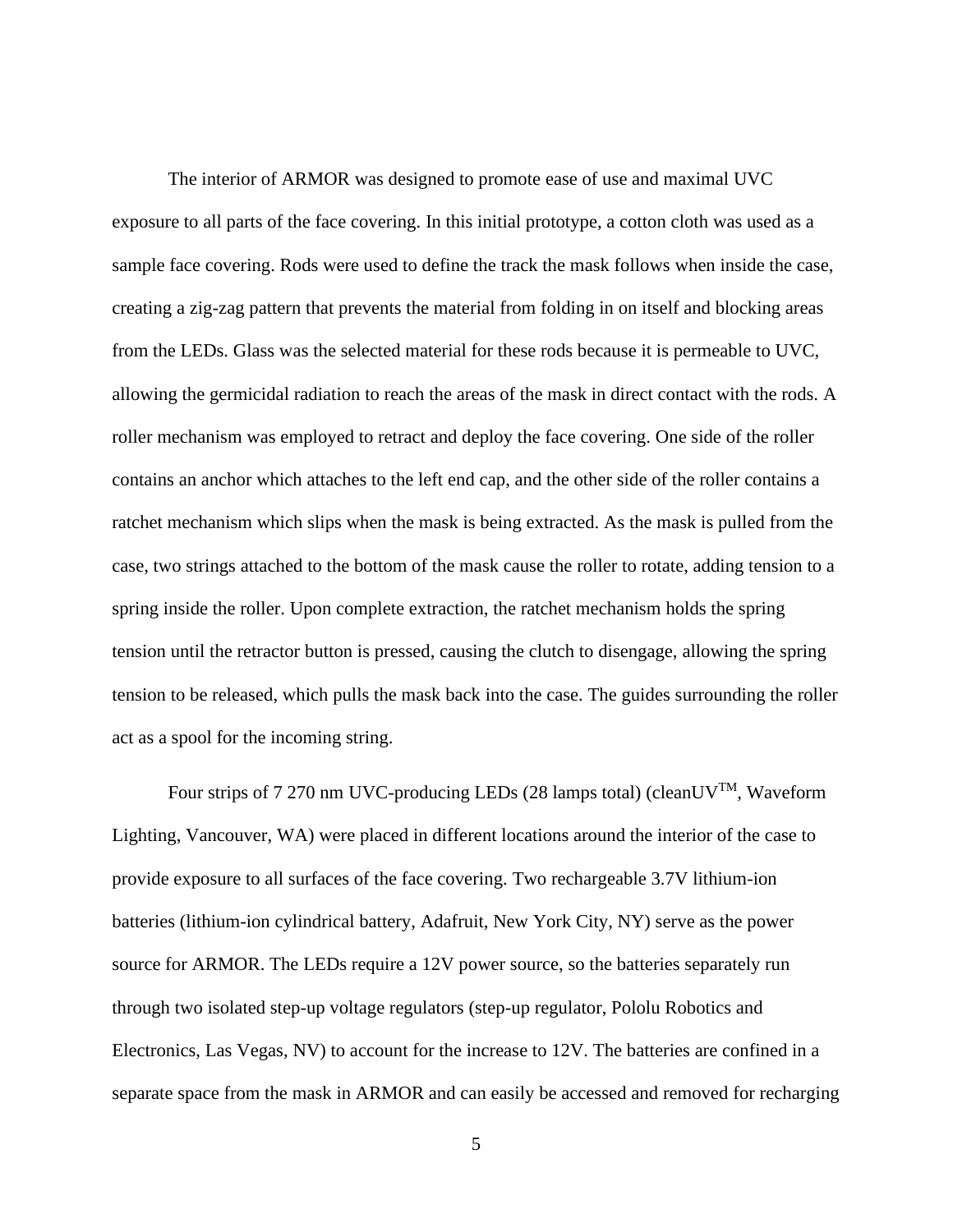with the removal of the rear battery cover. A push-button switch (Push-button switch 1A, CW Industries, Southampton, PA) allows for the LEDs to be turned on and off. Later iterations will feature a micro-USB port for recharging the batteries to provide increased ease of use.



**Figure 3 User Wearing ARMOR**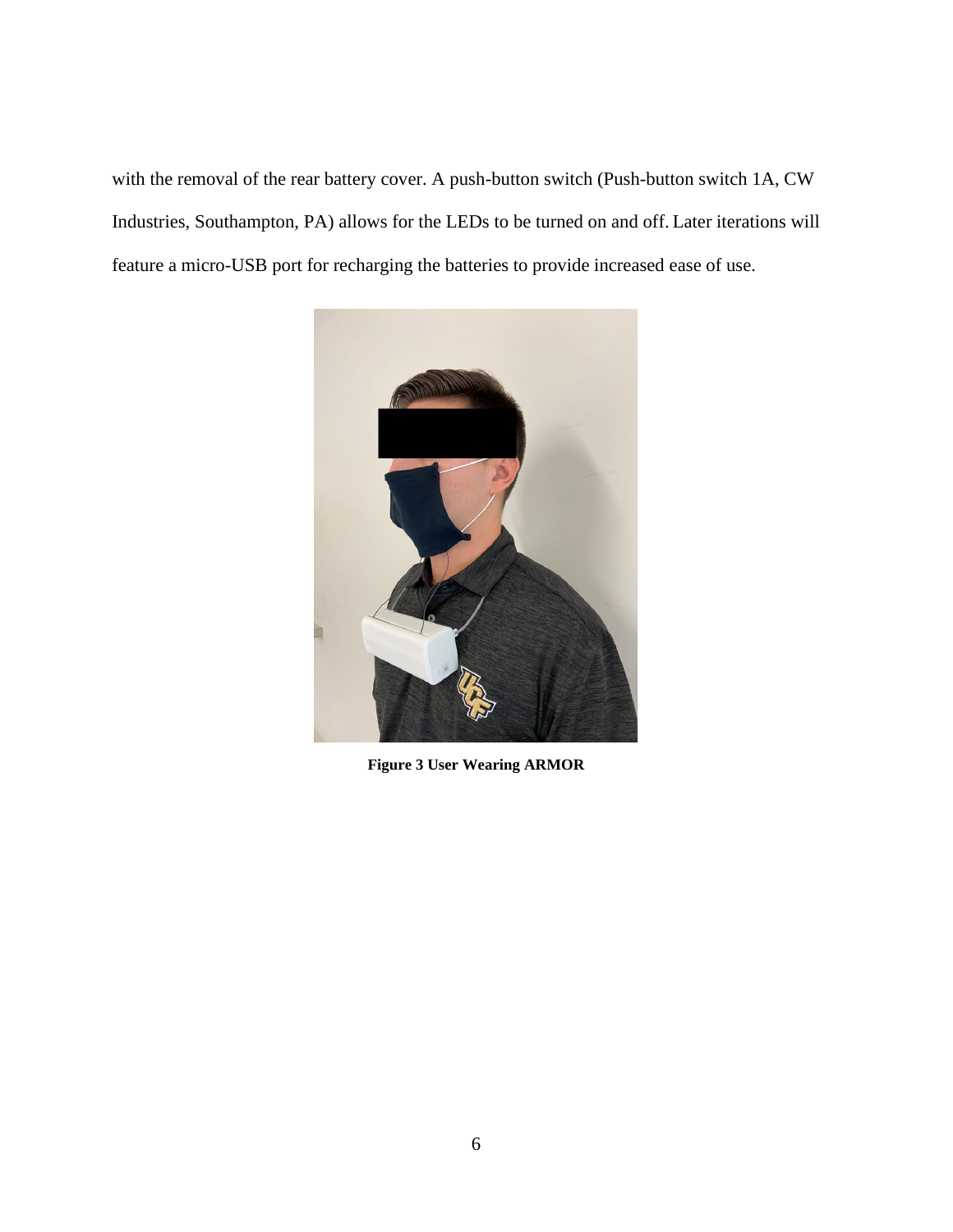### **CHAPTER THREE: EXPERIMENTAL METHODS**

Current CDC recommendations for experimentation using cultures of SARS-CoV-2 is that it must be conduced in a Biosafety Level 3 laboratory.<sup>9</sup> As a result, it is not feasible to test ARMOR directly using virus samples. However, as previous research has established that a UVC energy dosage of 2.0 mJ/cm<sup>2</sup> inactivates more than 99.9% of tested coronaviruses, an indirect method of testing the effectiveness of ARMOR can be used.<sup>8</sup>

Waveform Lighting provides specific details on their website on the irradiance (intensity) of a single 270 nm UVC-producing LED lamp at 1 in (2.54 cm) intervals up to 11 in.<sup>10</sup> A ZnObased UV sensor developed at the University of Central Florida was used in the experiment to measure light intensity as the inverse of electrical resistance.<sup>11</sup> In order to obtain measurements of UVC light intensity inside ARMOR, a standard curve of intensity versus inverse resistance was first generated. To create the standard curve, the UV sensor was placed at fixed distances 1 in, 2 in, 3 in, and 4 in away from a single LED lamp, and electrical resistance values at each distance were recorded and compared to the irradiance data from the LED manufacturer.

After the standard curve was generated, 9 sensor locations on both sides of the mask were selected in a 3X3 grid to measure UV light intensity inside the case. Using an adjustable clamp, the sensor was lowered into one of the selected locations on the face covering where it was held in place with the LED lamps turned on while electrical resistance was measured using a multimeter. This step was carried out for all 18 designated locations on the mask, and then the resistance values were compared to the standard curve to obtain the UV intensity data.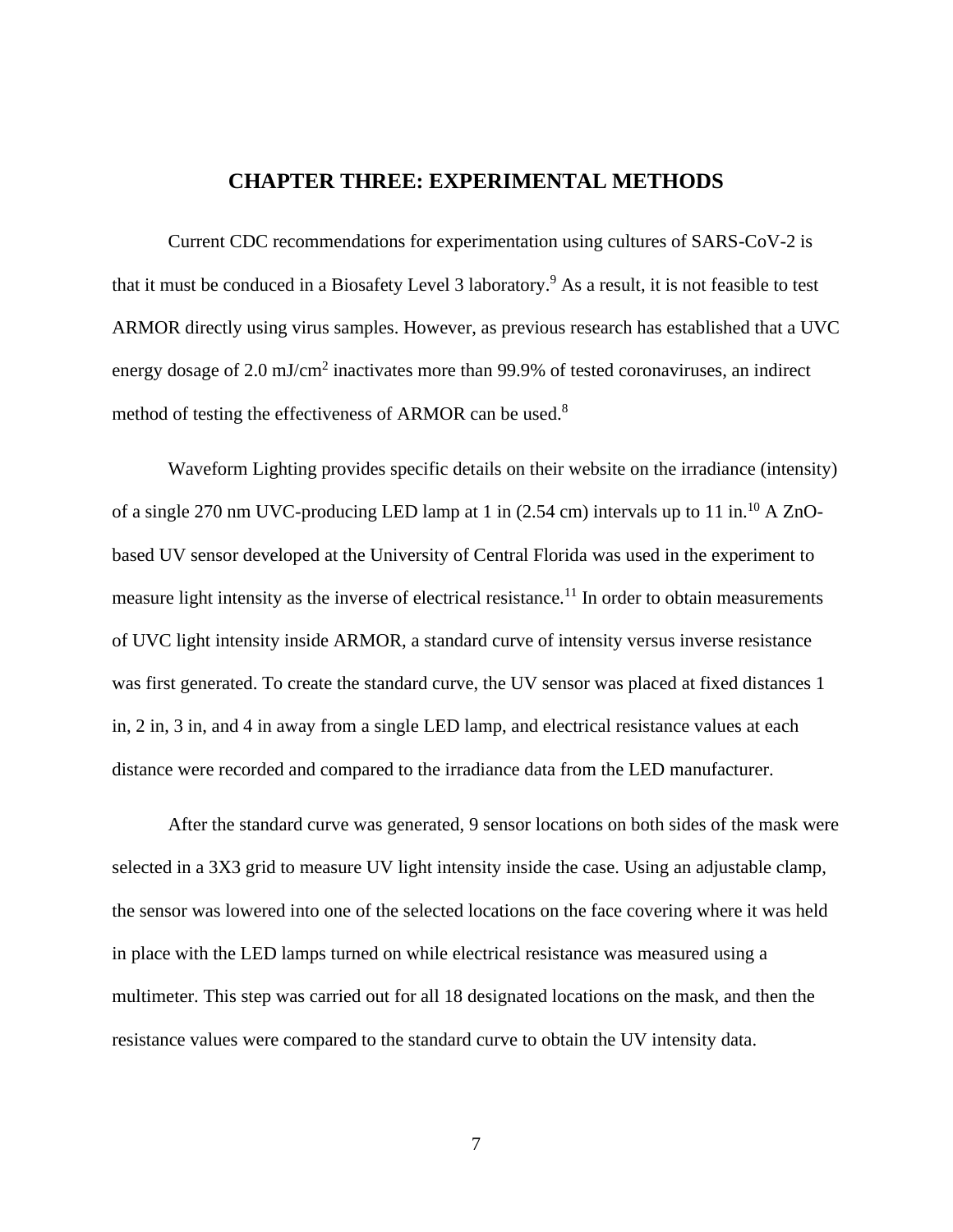

**Figure 4 Experimental Setup Using ZnO-Based UV Sensor**



**Figure 5 Locations of UV Sensor Placement on the Face Covering**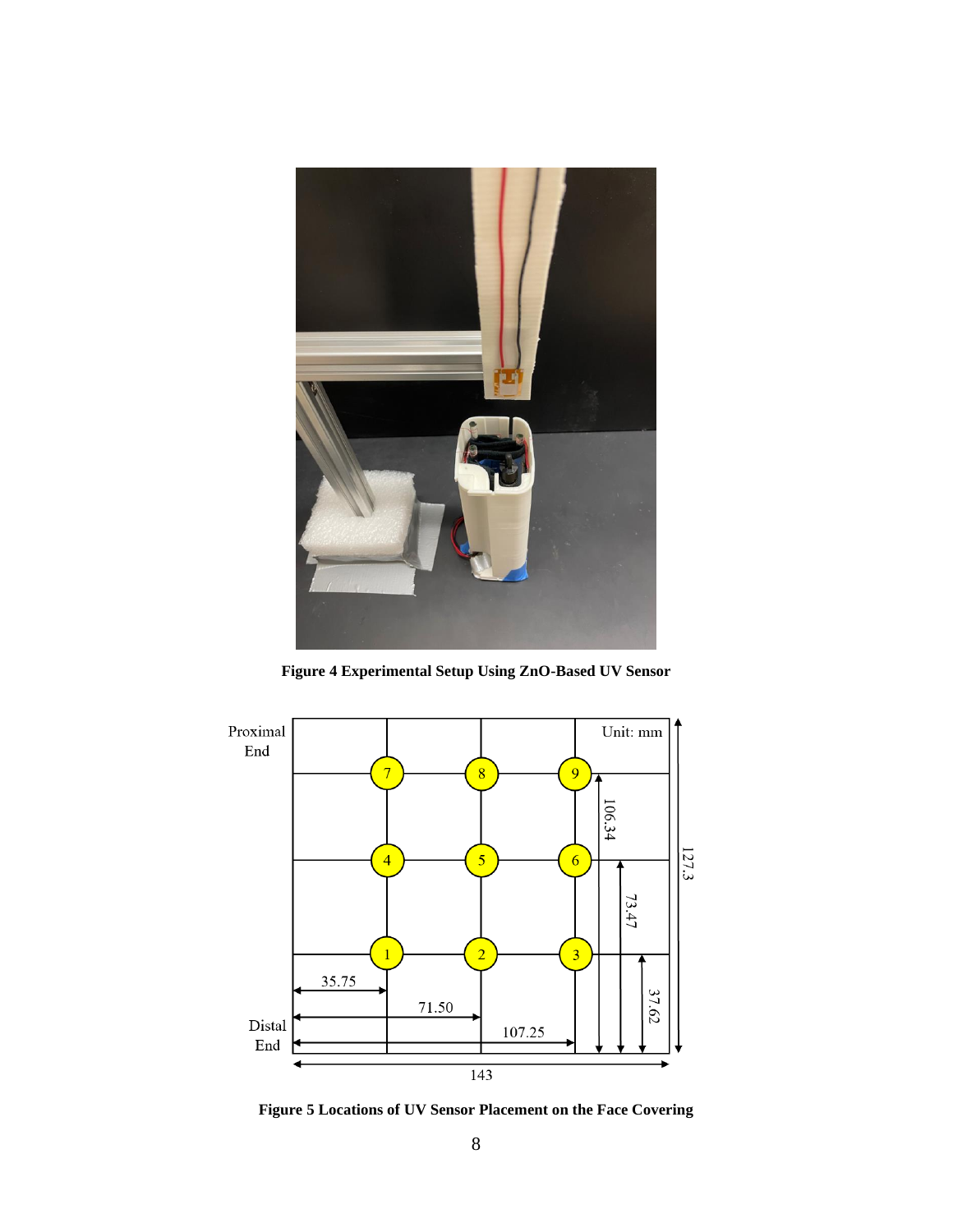### **CHAPTER FOUR: RESULTS**

| Distance (in) | Intensity ( $\mu$ W/cm <sup>2</sup> ) | Measured Resistance ( $M\Omega$ ) | 1/R <sub>m</sub> |
|---------------|---------------------------------------|-----------------------------------|------------------|
| 1.00          | 118.4                                 | 0.1955                            | 5.115            |
| 2.00          | 78.2                                  | 0.72                              | 1.389            |
| 3.00          | 61.5                                  | 1.52                              | 0.658            |
| 4.00          | 48.6                                  | 3.30                              | 0.303            |

**Table 1 Given Intensity and Measured Resistance of a Single LED Lamp**

After measuring the electrical resistance of the UV sensor when exposed to a single LED lamp at set distances, the irradiance data provided by Waveform Lighting could be used to create a standard curve of intensity over inverse resistance. The equation of the curve is  $y=70.536x^{0.3159}$ and will be used to calculate the experimental intensity at each sensor location.



**Figure 6 Intensity over Inverse Resistance Standard Curve and Experimental Values**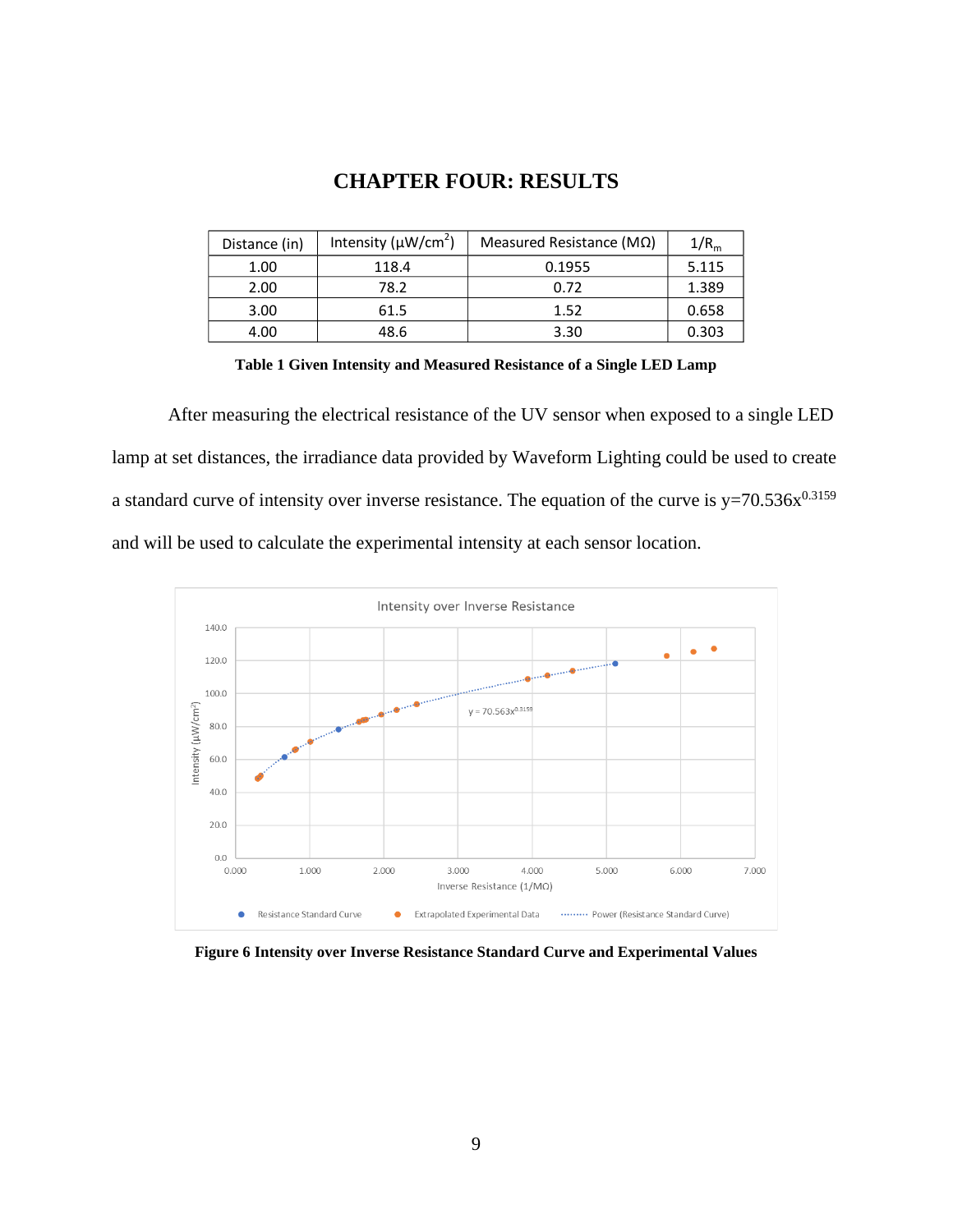| Front Side Location | <b>Sensor Position</b> | Experimental Resistance ( $M\Omega$ ) | 1/R <sub>e</sub> |
|---------------------|------------------------|---------------------------------------|------------------|
|                     |                        | 0.57                                  |                  |
| <b>Bottom</b>       | 2                      | 0.58                                  |                  |
|                     | 3                      | 0.60                                  | 1.667            |
| Middle              | 4                      | 0.162                                 | 6.173            |
|                     | 5                      | 0.155                                 | 6.452            |
|                     | 6                      | 0.220                                 | 4.545            |
| Top                 | 7                      | 0.51                                  | 1.961            |
|                     | 8                      | 0.46                                  | 2.174            |
|                     | 9                      | 0.41                                  | 2.439            |

**Table 2 Mask Front Side Experimental Resistance Values**

| <b>Back Side Location</b> | <b>Sensor Position</b> | Experimental Resistance ( $MO$ ) | 1/R <sub>e</sub> |
|---------------------------|------------------------|----------------------------------|------------------|
|                           |                        | 1.25                             | 0.800            |
| <b>Bottom</b>             | $\overline{2}$         | 1.23                             | 0.813            |
|                           | 3                      | 0.99                             | 1.010            |
| Middle                    | 4                      | 3.30                             | 0.303            |
|                           | 5                      | 2.92                             | 0.342            |
|                           | 6                      | 3.09                             | 0.324            |
| Top                       | 7                      | 0.172                            | 5.814            |
|                           | 8                      | 0.238                            | 4.202            |
|                           | 9                      | 0.254                            | 3.937            |

**Table 3 Mask Back Side Experimental Resistance Values**

Once the experimental resistance values of the 18 different sensor locations on the mask inside the case were measured, the intensity of each location can be calculated using the standard curve. The y axis of the curve is intensity, and the x axis is inverse resistance; therefore when 1/Experimental Resistance is substituted for x in the equation  $y=70.536x^{0.3159}$ , y is the intensity of the UVC at that specific location in  $\mu$ W/cm<sup>2</sup>. After a unit conversion to mW/cm<sup>2</sup>, the required energy dosage of 2.0 mJ/cm<sup>2</sup> provided by Buonanno et. al. can be divided by the calculated intensity in order to determine required exposure time to kill coronaviruses in each location on the face covering. This exposure time was recalculated using  $E=hc/\lambda$  (E=light energy, h=Planck's constant, c=speed of light, λ=wavelength) to account for the difference in light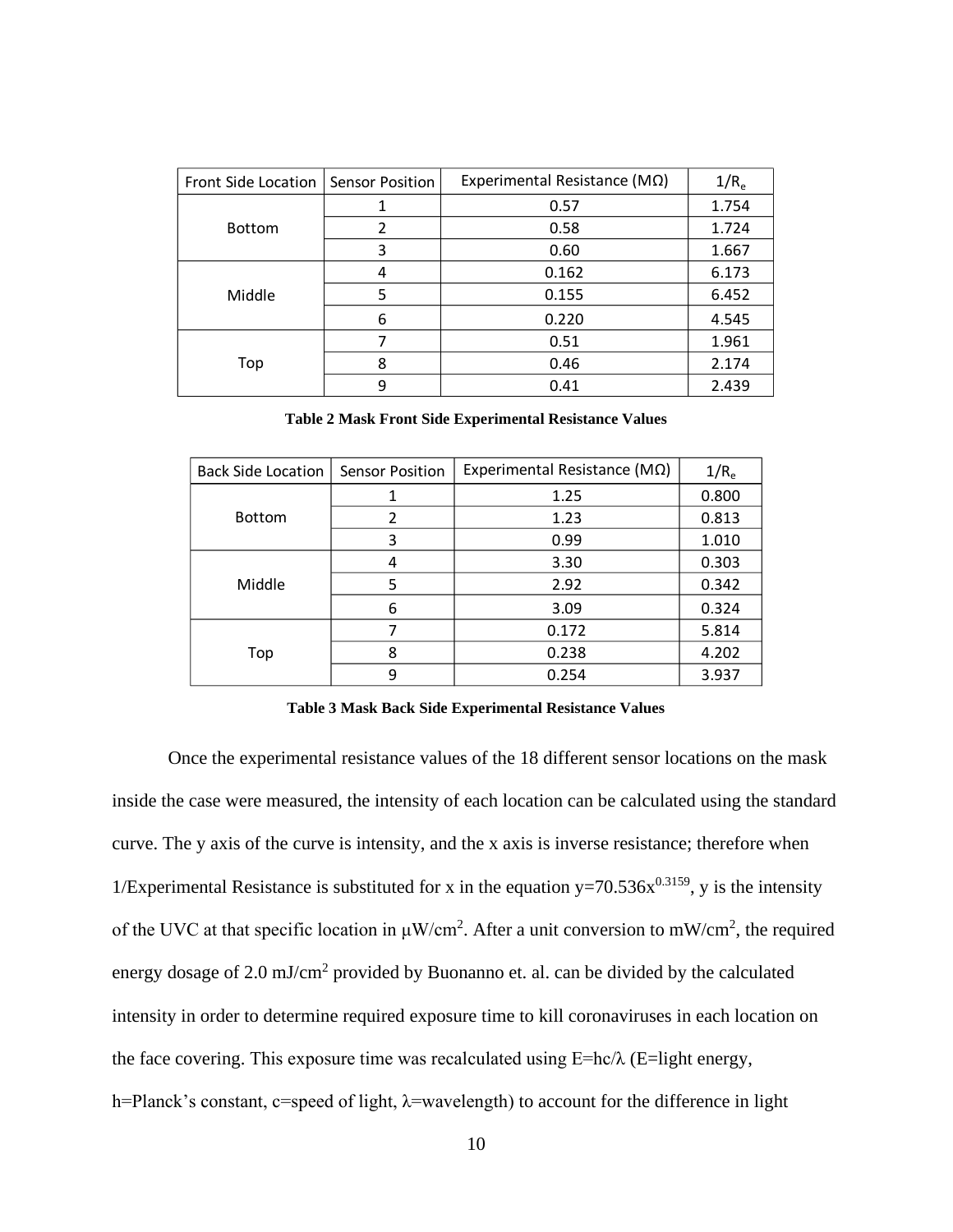energy between the referenced 222 nm UVC and the 270 nm UVC used in ARMOR. Linear forecasting was used to extrapolate the intensity data to the edges of the face covering, and after calculation, the required exposure time at the area of least intensity is 83.69 seconds. Analysis of the experimental UVC intensity data revealed areas of the face covering with high exposure, and areas with less exposure. The contour plots of intensity reveal that the locations with the highest UV exposure are the center (y=40-100 mm) and top (y=110-127 mm) of the front side, and the top (y=95-127 mm) of the back side of the face covering.

| <b>Front Sensor</b> | Calculated Intensity | Calculated Intensity  | <b>Regired Energy</b> | Required Exposure | Recalculated      |
|---------------------|----------------------|-----------------------|-----------------------|-------------------|-------------------|
| Position            | $(\mu W/cm^2)$       | (mW/cm <sup>2</sup> ) | Dosage $(mJ/cm2)$     | Time (s)          | Exposure Time (s) |
|                     | 84.274               | 0.08427               | 2.0                   | 23.732            | 28.863            |
|                     | 83.813               | 0.08381               | 2.0                   | 23.863            | 29.022            |
| 3                   | 82.920               | 0.08292               | 2.0                   | 24.120            | 29.335            |
| 4                   | 125.398              | 0.12540               | 2.0                   | 15.949            | 19.398            |
| 5                   | 127.160              | 0.12716               | 2.0                   | 15.728            | 19.129            |
| 6                   | 113.843              | 0.11384               | 2.0                   | 17.568            | 21.367            |
|                     | 87.288               | 0.08729               | 2.0                   | 22.913            | 27.867            |
| 8                   | 90.180               | 0.09018               | 2.0                   | 22.178            | 26.973            |
| 9                   | 93.519               | 0.09352               | 2.0                   | 21.386            | 26.010            |

**Table 4 Mask Front Side Calculated Intensity and Exposure Time Values**

| <b>Back Sensor</b> | Calculated Intensity | Calculated Intensity  | Regired Energy    | Required Exposure | Recalculated      |
|--------------------|----------------------|-----------------------|-------------------|-------------------|-------------------|
| Position           | $(\mu W/cm^2)$       | (mW/cm <sup>2</sup> ) | Dosage $(mJ/cm2)$ | Time (s)          | Exposure Time (s) |
|                    | 65.760               | 0.06576               | 2.0               | 30.414            | 36.989            |
|                    | 66.096               | 0.06610               | 2.0               | 30.259            | 36.801            |
| 3                  | 70.787               | 0.07079               | 2.0               | 28.254            | 34.363            |
| 4                  | 48.393               | 0.04839               | 2.0               | 41.329            | 50.265            |
| 5                  | 50.299               | 0.05030               | 2.0               | 39.762            | 48.359            |
| 6                  | 49.408               | 0.04941               | 2.0               | 40.479            | 49.231            |
|                    | 123.048              | 0.12305               | 2.0               | 16.254            | 19.768            |
| 8                  | 111.049              | 0.11105               | 2.0               | 18.010            | 21.904            |
| 9                  | 108.790              | 0.10879               | 2.0               | 18.384            | 22.359            |

**Table 5 Mask Back Side Calculated Intensity and Exposure Time Values**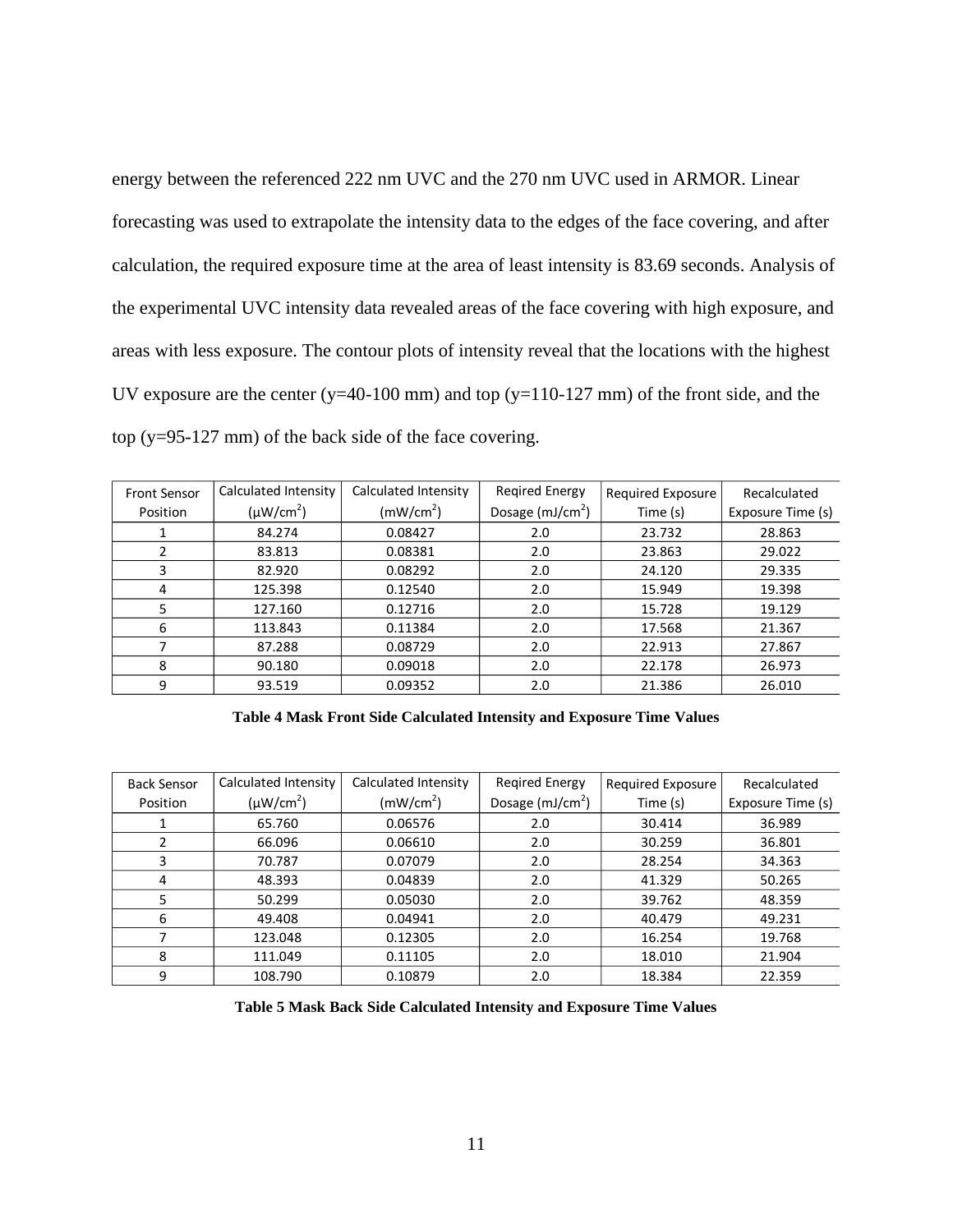

**Figure 7 Contour Plots of UVC Intensity Across Front and Back Sides of the Mask**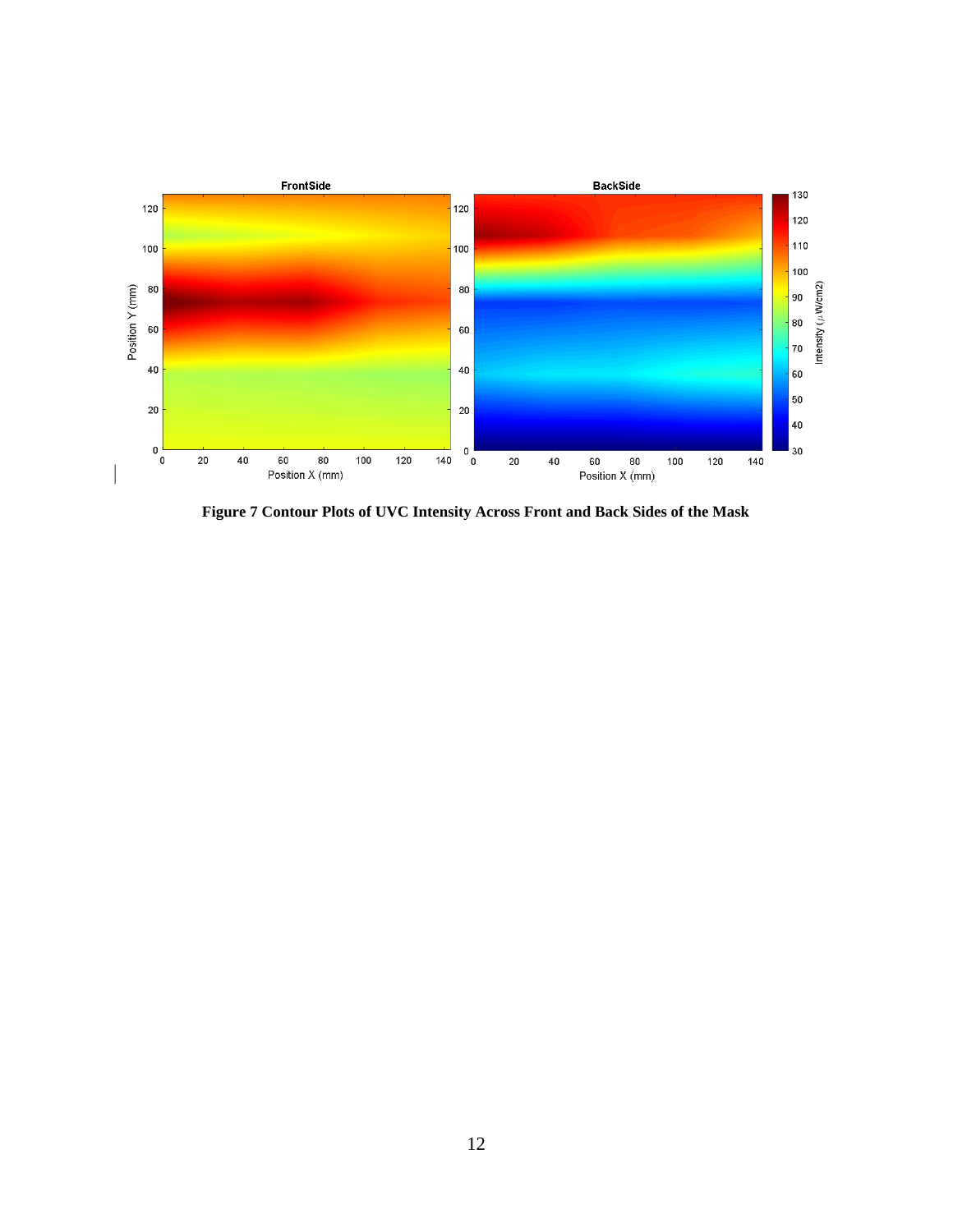### **CHAPTER FIVE: CONCLUSION**

The ARMOR was designed to be an effective and elegant solution for minimizing face covering contamination and disposable mask waste. Using existing knowledge on the ability of ultraviolet C radiation to inactivate coronaviruses related to SARS-CoV-2, the effectiveness of our design in sanitizing a reusable mask could be tested indirectly. The "front" side of the mask is designated as the surface that faces away from the wearer and is exposed the most to the environment. Therefore, it is advantageous that this side receives the highest intensity of the germicidal UVC light because it is likely the most easily contaminated. The "back" side of the mask faces the wearer, and it is important that this surface receives sufficient exposure during sanitization as well. The upper half of the back side is in contact with the nose and mouth of the user, so it is significant that this area receives a UV intensity greater than 70  $\mu$ W/cm<sup>2</sup>. The bottom of the back side of the face covering is in contact with the wearer's chin and neck area, which means that it likely receives the least amount of contamination. As a result, it is reasonable that this area receives a lesser intensity of the germicidal radiation.

It is important to note that regardless of the intensity in each location on the face covering, all areas on both sides are exposed to the UVC light. This means that even the areas of least intensity can reach the required energy dosage of 2.0 mJ/cm<sup>2</sup> to be sanitized if the exposure time is sufficient. The exposure time was initially calculated by dividing the required energy dosage by the light intensity. This number was then recalculated by dividing by the percentage of light energy produced by the 270 nm LED lamps used in ARMOR compared to the 222 nm light used by Buonanno et. al.<sup>8</sup> Limited research has been performed directly showing the ability of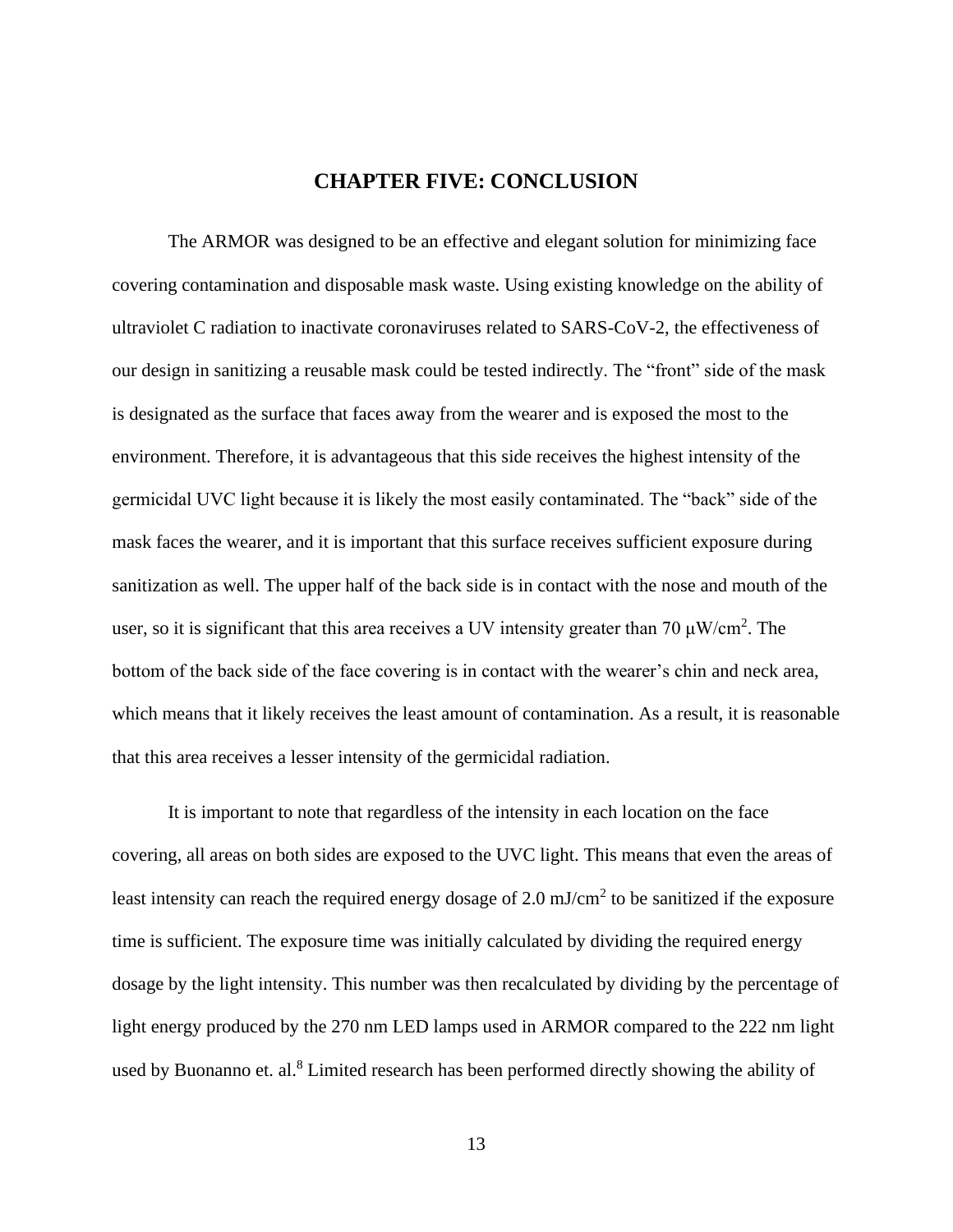ultraviolet C radiation to inactivate SARS-CoV-2 and related coronaviruses, therefore it is unknown if longer wavelength, lower energy 270 nm light would take longer to have the same germicidal effects as the higher energy 222 nm light. However, use of UVC radiation at 270 nm is a proven bactericidal and virucidal method.<sup>7</sup> The recalculated exposure times therefore reflect the worst-case ability for the ARMOR prototype to inactivate more than 99.9% of coronaviruses HCoV-229E and HCoV-OC43. The longest recalculated exposure time was determined to be at the bottom of the back side of the face covering, taking 84 seconds for this area to be sanitized. The 84 seconds is also the time ARMOR takes to sanitize all areas of the mask from these coronaviruses. Some viruses such as H1N1 Influenza require a higher energy dosage to reach the same level of lethality. As a result, the exposure time can be extended accordingly to achieve broad-spectrum sterilization.

Overall, the high observed light intensity on both sides of the face covering and the relatively short time required to disinfect when compared to traditional washing methods indicates that we were successful in achieving our objective. The ARMOR prototype presents benefits to front-line healthcare workers by eliminating pathogens present on their masks, therefore reducing the spread of deadly infectious diseases. In between visiting patients, the mask can be removed and sanitized in just a couple minutes, reducing the accumulation of bacteria and viruses on the face covering. Use of ARMOR instead of traditional disposable masks can also significantly reduce the amount of medical waste that ends up in landfills.

There are some limitations to the current design of ARMOR, though these can be addressed with future development of the design. The current version of the prototype has increased weight due to a large number of LED lamps and multiple batteries. However, both the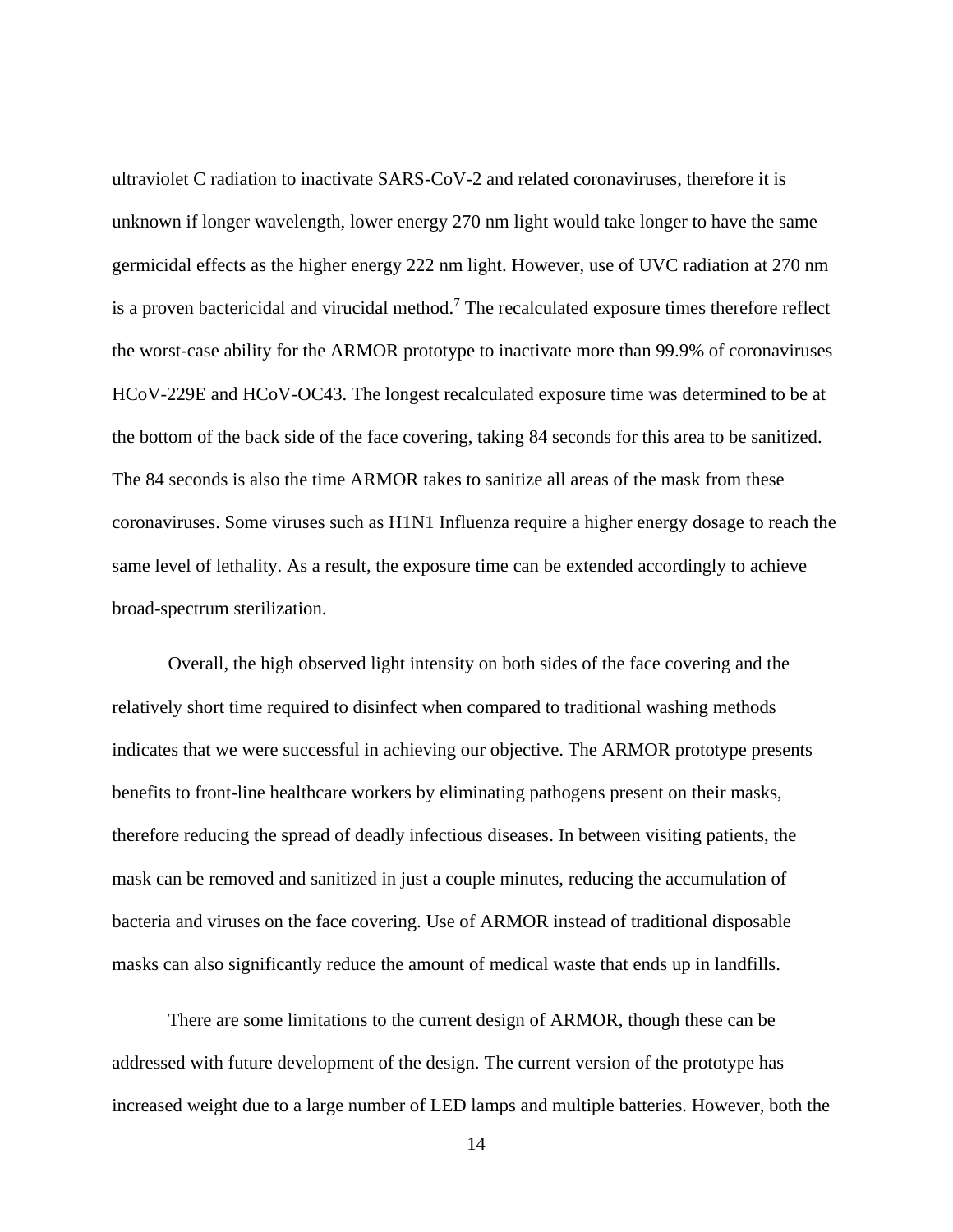size and weight can be reduced in future iterations with additional optimization. Given the short amount of time currently required to sanitize the face covering, the number of LED lamps can be reduced, eliminating the need for two batteries, and reducing the size and weight of ARMOR while still keeping the exposure time to a few minutes. Additionally, a cotton face covering was used in this version, which can allow infected water droplets to settle into the material. This could result in reduced exposure of pathogens to the UVC and decreased germicidal effects on the mask. A solution to this issue is the use of a synthetic fabric that wicks moisture in future iterations. Our design of an Auto-sanitizing Retractable Mask Optimized for Reusability is effective at providing a lethal dose of ultraviolet-C radiation to the pathogens on the surface of a face covering, therefore protecting the wearer from infection and reducing unnecessary waste, while still leaving room for additional design improvement.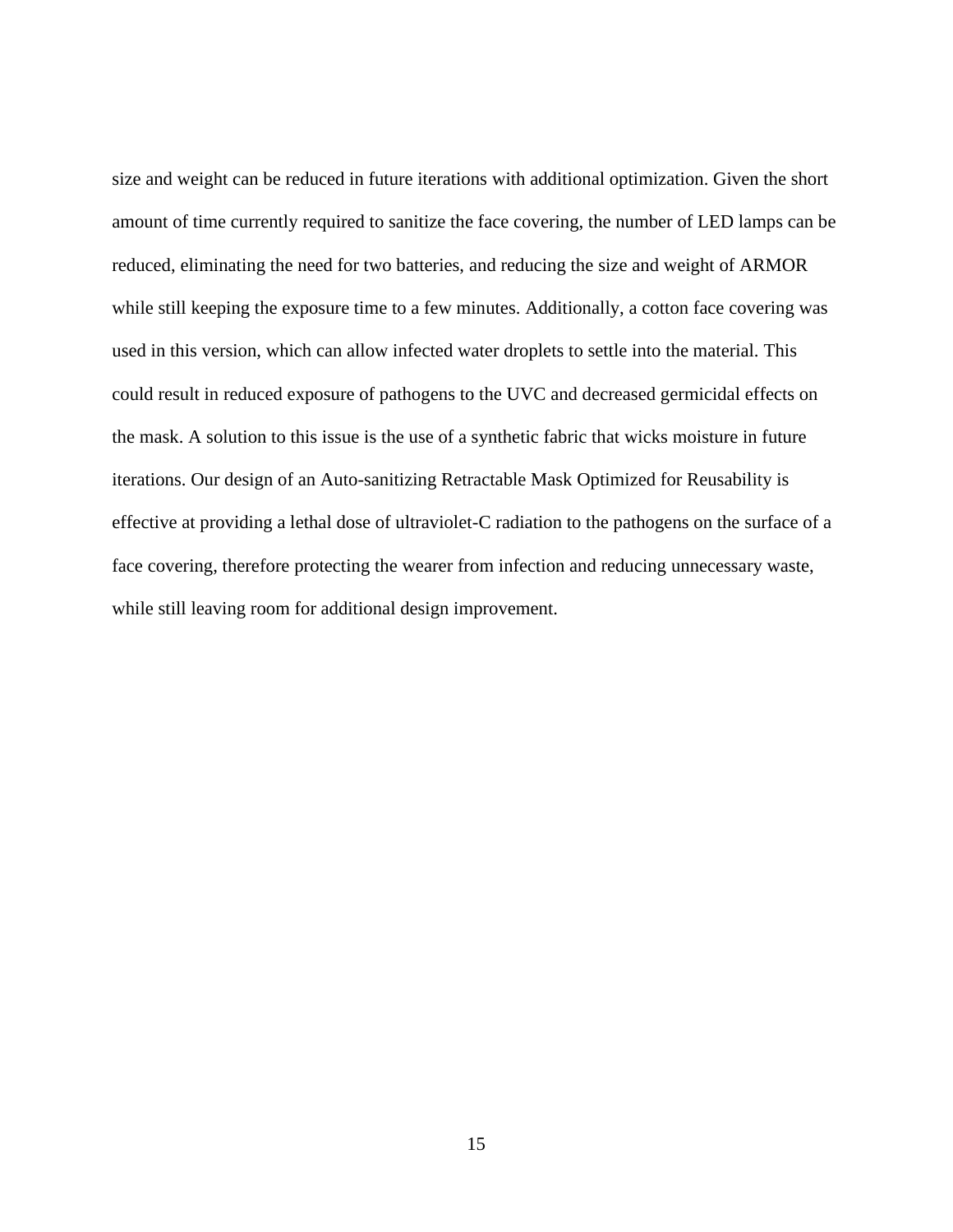### **REFERENCES**

- 1. World Health Organization. *WHO Coronavirus (COVID-2019) dashboard*, (2021).
- 2. van Doremalen, N. et al. Aerosol and surface stability of sars-cov-2 as compared with sars-cov-1. *New England Journal of Medicine*, (2020).
- 3. Centers for Disease Control and Prevention. Community use of cloth masks to control the spread of SARS-CoV-2. *Science Briefs*, (2020).
- 4. Lindsley, W. et al. Efficacy of face masks, neck gaiters and face shields for reducing the expulsion of simulated cough-generated aerosols. *medRxiv*, (2020).
- 5. United Nations News. Five things you should know about disposable masks and plastic pollution. *Climate and Environment*, (2020).
- 6. Sangkham, S. Face mask and medical waste disposal during the novel COVID-19 pandemic in Asia. *Case Studies in Chemical and Environmental Engineering*, 100052, (2020).
- 7. United States Food and Drug Administration. UV Lights and Lamps: Ultraviolet-C Radiation, Disinfection, and Coronavirus. *Coronavirus (COVID-19) and Medical Devices*, (2021).
- 8. Buonanno, M., Welch, D., Shuryak, I. et. al. Far-UVC light (222 nm) efficiently and safely inactivates airborne human coronaviruses. *Science Reports*, 10, 10285, (2020).
- 9. Centers for Disease Control and Prevention. Interim Laboratory Biosafety Guidelines for Handling and Processing Specimens Associated with Coronavirus Disease 2019 (COVID-19). *COVID-19 Resources for Labs*, (2021).
- 10. Waveform Lighting. cleanUV 270 nm LED strip light irradiance pattern. (2021).